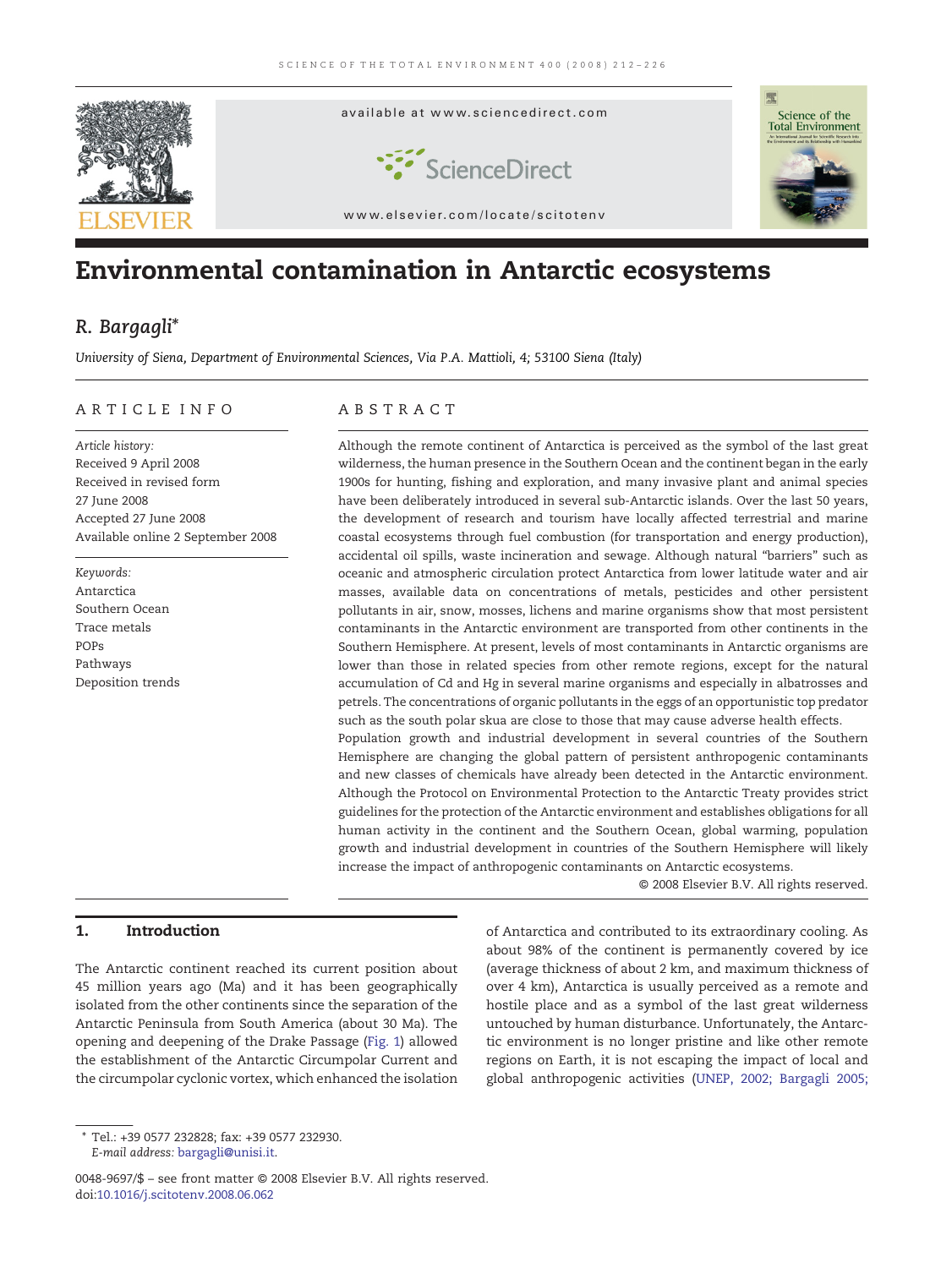<span id="page-1-0"></span>

Fig. 1 – Map of Antarctica.

[Bergstrom et al., 2006](#page-13-0)). For a long time its remoteness and physical geography discouraged exploration of the continent, but starting in the early 1900 s, an increasing number of persons were drawn to Antarctica and the Southern Ocean for sealing, whaling and exploration. Fishing and hunting drove some Antarctic marine species to the verge of extinction, and the deliberate transport and introduction of invasive plant and vertebrate species such as reindeer, cattle, sheep and cats has had a remarkable impact on the biodiversity and functioning of ecosystems in several subantarctic islands ([Frenot et al.,](#page-12-0) [2005](#page-12-0)). The development of Antarctic research (especially after the International Geophysical Year in 1958-1959, when 55 stations in the continent and subantarctic islands were occupied by more than 5,000 people), tourism and fishing activities in the last 50 years have resulted in a sharp increase in human presence. Since 1964 a series of legal instruments and recommendations for the management of natural resources and environmental protection have been introduced into the Antarctic Treaty System, for example the Convention on Conservation of Antarctic Marine Living Resources (CCAMLR) in 1980 and the Protocol on Environmental Protection to the Antarctic Treaty in 1991. This protocol designated Antarctica as "a natural reserve, devoted to peace and science", excluded territorial claims and the exploitation of natural resources and recognized the value of the continent and the Southern Ocean to science (e.g., as ideal archives of data for better understanding global processes, for studying organisms with unique ecophysiological characteristics due to their long evolutionary history in isolation, and for the unique opportunities to make astronomical and astrophysical observations or for investigating the Earth's magnetosphere and ionosphere).

Until 1980-1990, the waste at most Antarctic stations was simply dumped in conveniently located landfill sites close to the station, or alternatively, disposed into the sea or burnt in the open air. The Protocol provided strict guidelines for environmental management and protection, and established the obligation to clean-up abandoned work sites. Although some abandoned waste disposal sites were undocumented, several countries began to assess environmental pollution at scientific stations and developed strategies for clean-up and remediation (e.g., [Kennicutt et al., 1995; Deprez et al., 1999;](#page-12-0) [COMNAP-AEON, 2001; Webster et al., 2003; Stark et al., 2006](#page-12-0)). The Protocol establishes principles for the planning and conduct of all activities in Antarctica, but local impacts due to the increasing presence of humans are inevitable. The combustion of fuel (for transportation and energy production), waste incineration, sewage and accidental oil spills are among the main sources of contaminants in Antarctic air, snow, soil and biota. Rapid climate change in the Antarctic Peninsula and subantarctic islands may also enhance the success of colonization by pre-adapted alien species of bacteria, fungi, plants and animals inadvertently introduced by scientists or tourists in species-poor ecosystems ([Hughes et al., 2006](#page-12-0)).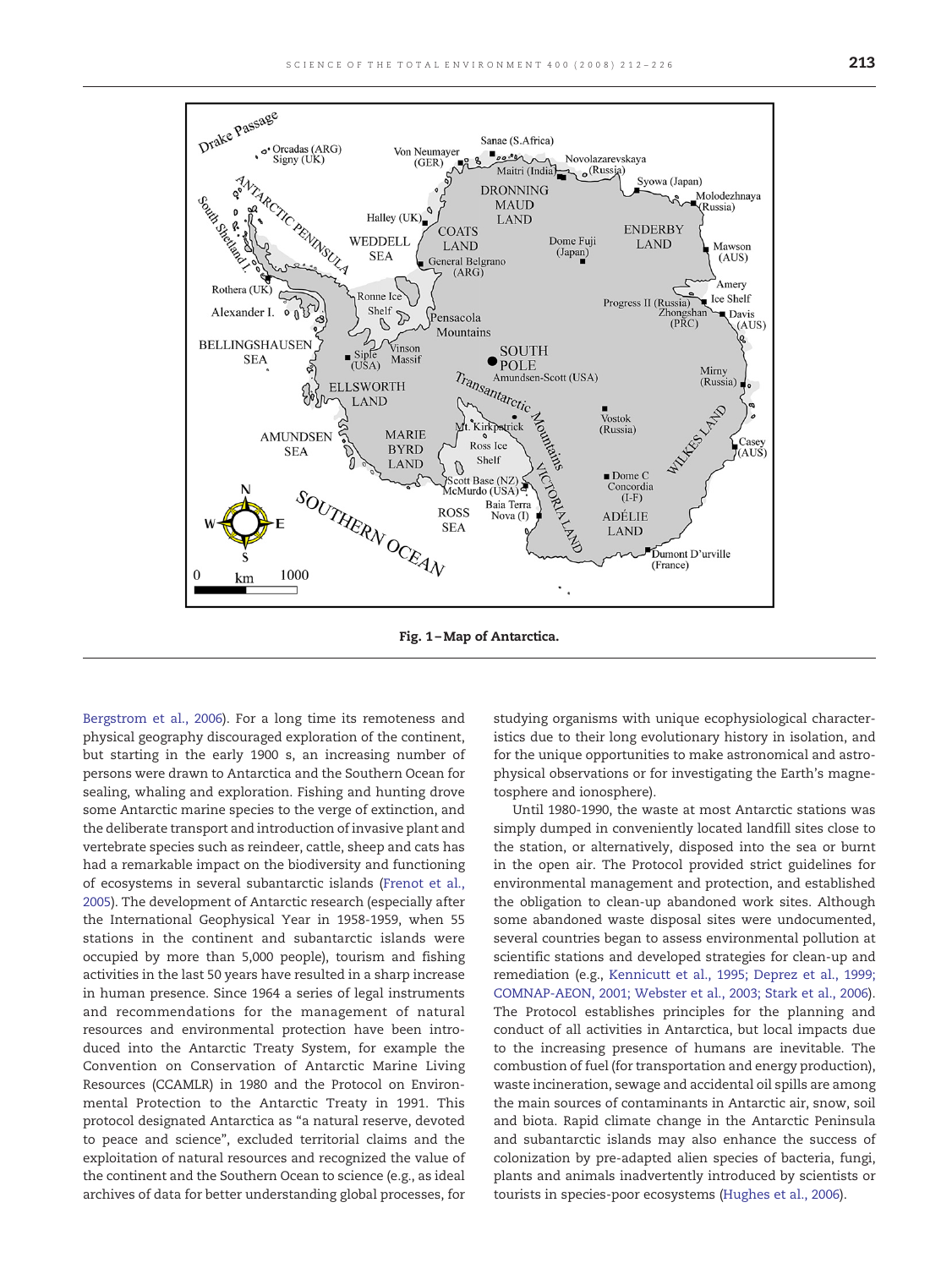In the last century the economic and industrial development of the Northern Hemisphere has had a dramatic impact on the global environment. Antarctica, the remotest continent in the Southern Hemisphere, has a negligible nonnative population and is protected from the entry of lower latitude water and air masses by natural "barriers" such oceanic and atmospheric circulation; of all the regions on Earth, Antarctica was therefore least affected by global anthropogenic activities. However, over the last three decades, the recurring appearance of the Antarctic "ozone hole" and the rapid regional warming of the Antarctic Peninsula have indicated that Antarctica and the Southern Ocean are linked to global processes and are affected by the impact of anthropogenic chlorofluorocarbons (CFCs),  $CO<sub>2</sub>$  and other greenhouse gases. Pesticides have neither been produced nor applied in Antarctica, but Dichlorodiphenyltrichloroethane (DDT) and its congeners were detected in Antarctic marine biota in the 1960s ([Sladen et al., 1963](#page-13-0)); since then, many other Persistent Organic Pollutants (POPs) such as Hexachlobenzene (HCB), Hexachlorocycloexanes (HCHs), aldrin, dieldrin, chlordane, endrin, heptachlor have been reported in biotic and abiotic matrices from Antarctica and the Southern Ocean (e.g., [UNEP, 2002\)](#page-13-0).

Although there is a limited input of anthropogenic contaminants from the Northern Hemisphere to Antarctica, the profiles of radioactive debris deposition in Antarctic snow and ice during the 1950s and 1960s revealed the presence of fission products released in the Northern Hemisphere [\(Koide](#page-12-0) [et al., 1979](#page-12-0)). Under ambient temperatures POPs may volatilize from water, soils and vegetation into the atmosphere, where they are unaffected by breakdown reactions and may be transported over long distances before re-deposition. Volatilization/deposition cycles may be repeated many times and according to the theory of cold condensation and global fractionation ([Wania and Mackay, 1993\)](#page-14-0) the most volatile compounds such as HCHs, HCB and low-chlorinated Polychlorinated Biphenyls (PCBs) can redistribute globally. In polar regions POPs condense and settle out; the low temperatures reduce or block evaporation, thus producing relatively high environmental levels and biomagnification processes in food chains, potentially threatening (as endocrine disrupters) the health of wildlife.

Mercury emitted by anthropogenic and natural sources occurs in the atmosphere mostly in the gaseous elemental form (Hg $^0$ ), which has a long lifetime in tropical and temperate regions. Once deposited in terrestrial and aquatic ecosystems the metal is partly re-emitted into air, thus assuming the characteristics of global pollutants such as POPs. This metal is now acknowledged to be one of the most serious contaminants in polar ecosystems because of springtime Hg depletion events which have been reported in some costal areas of the high Arctic [\(Schroeder et al., 1998](#page-13-0)) and Antarctica [\(Ebinghaus](#page-12-0) [et al., 2002](#page-12-0)).

Concern over the vulnerability of polar regions to organic and inorganic contaminants that originate from lower latitudes has increased in recent years. This journal (The Science of the Total Environment) has published several comprehensive reviews (e.g. [Braune et al., 2005; Gamberg et al., 2005;](#page-11-0) [Macdonald et al., 2000; Oostdam van et al., 1999; Braune](#page-11-0) [et al., 1999](#page-11-0)) on the results of research on the occurrence and

possible biological implications of persistent contaminants in Arctic, but not Antarctic ecosystems. It would be important to also complete a review of similar studies on Antarctic ecosystems, because the global pattern of persistent anthropogenic contaminants and green-house gases is rapidly changing due to the strong population growth and industrial development in countries of the Southern Hemisphere. At present, metal and POP concentrations in most Antarctic biota are usually below those documented to have biological effects on related species in temperate and Arctic regions. However, most organisms in the Southern Ocean are endemic species with unique ecophysiological characteristics resulting from a long evolutionary history in isolation and most species in terrestrial ecosystems reach the limits of their distribution under harsh Antarctic conditions. Organisms from Antarctica may thus be more stressed and more vulnerable to the adverse effects of persistent contaminants than those from other regions. This review summarizes current information on the distribution of persistent contaminants in abiotic and biotic compartments of Antarctic ecosystems, and discusses their possible biological effects and the likely trend of environmental contamination in relation to climate changes and increasing human activity in Antarctica and the Southern Hemisphere.

#### 2. Terrestrial and marine ecosystems

During the austral summer only about 330,000 km2 of the total area of Antarctica (about  $13.6 \times 10^6$  km<sup>2</sup>) is free of ice and snow. Ice-free areas are mainly located in the western Antarctic Peninsula; on the continent they only occur in scattered coastal areas, on the steep slopes of mountains or in nunataks. Most continental ice-free areas are cold desert environments with very sparse biotic communities of microorganisms, cryptogams and few species of microinvertebrates (springtails, mites, nematodes, tardigrades and rotifers). The bioavailability of liquid water, rather than biogeographical isolation or low temperatures, is the main factor limiting the development of biotic communities in Antarctic soils. Most organisms are desiccation-tolerant and have long lifecycles, slow growth rates and low reproductive outputs. In general, the most developed communities occur in coastal ice-free areas, where the sea mitigates temperatures, increases snow precipitation, and the presence of nesting seabirds enhances the availability of nutrients in soils. The Antarctic Peninsula and neighboring islands ([Fig. 1](#page-1-0)) are milder and wetter, and the more developed soils support a greater abundance and variety of organisms, including two species of native flowering plants: Colobanthus quitensis and Deschampsia antarctica. Although continental Antarctica does not have stream-river drainage systems, there are many sub-glacial and sub-aerial lakes, and the summer melting of snow banks or glacier ice may originate small seeps and ephemeral streams in coastal areas. The main organisms in Antarctic inland waters are cyanobacteria (which may form thick films and mats), flagellates, diatoms, yeasts, protozoans, rotifers, nematodes and tardigrades. While in Victoria Land freshwater there are no crustaceans, in other parts of East Antarctica, such as the Vestfold Hills, the aquatic fauna also includes some species of copepods. The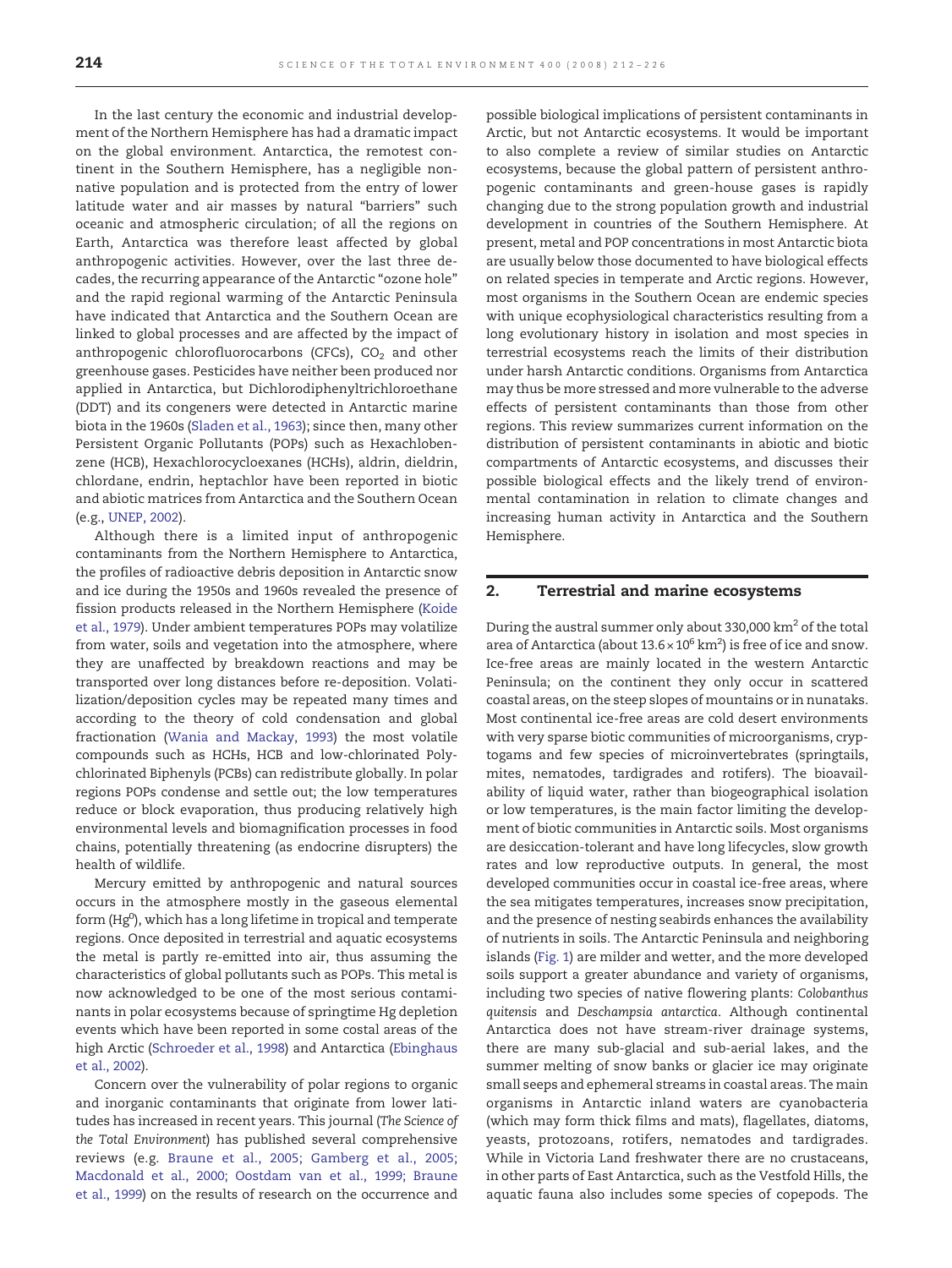diversity of freshwater planktonic and benthic organisms increases in the Antarctic Peninsula.

One of the most impressive aspects of Antarctic ecosystems is the startling contrast between the extreme impoverishment of terrestrial ecosystems and the richness and high biomass of marine organisms. The Southern Ocean is a deep marine system encircling Antarctica in a 2,500-km-wide, semi-closed belt. Dense, near-freezing (about -1.9 °C) water masses produced along the continental margin flow along the continental slopes and spread northwards into the lowermost oceanic basins, cooling and ventilating a large proportion of the global ocean. Unlike in the Arctic, the sea ice which encircles Antarctica in winter (forming a 400-2,000 km wide belt) melts during spring and summer. Marine areas at the retreating pack-ice edge are characterized by algal blooms which sustain large communities of pelagic tunicates, salps, copepods, gammarids, hyperiids, chaetognaths and, above all, krill (Euphausia superba). Shoals of krill provide the food base for cephalopods, myctophid fish, baleen whales, seals, penguins and other seabirds. The short food chain based on krill represents the most outcome of the long evolutionary processes in a cold and nutrient-rich sea with a seasonal ice cover and light availability. The shelf depth (about 400-500 m) near the continent is about three-fold higher than that of other continents. In the permanent pack ice or fast ice zone, phytoplankton production is usually restricted to a brief, intense summer period, and the zooplankton biomass is rather low. A large proportion of algae (inside or below fast ice), phytoplankton, and zooplankton organisms are therefore source of food for very rich benthic communities. These communities include many species of particle-feeding or scavenger invertebrates such as sponges, hydroids, tunicates, bryozoans, polychaetes, actinarians, echinoderms, nemertines, bivalves, nudibranchs, isopods, pycnogonids and fish (mostly endemic species of the suborder Notothenioidei). Although most Antarctic fish are benthic, some species such as Pleuragramma antarcticum (Antarctic herring) are pelagic or mesopelagic (e.g. Dissostichus mawsoni) or have specialized for life on the undersurface of sea ice (cryopelagic species such as Trematomus borchgrevinki). In general, Antarctic marine organisms are characterized by high levels of endemism, gigantism, longevity, slow growth rates, delayed maturation and absence of pelagic larval stages. While the trophic chain in the pelagic zone is based on krill, that in the continental shelf comprises benthic invertebrates involved in the transfer of persistent contaminants from phytoplankton and superficial sediments to fish, nesting seabirds and seals. The lengthening of the chain enhances the biomagnification of methylmercury (MeHg) and POPs ([Bargagli et al., 1998a](#page-11-0)) and increases risks for marine organisms in coastal sites near Antarctic research stations.

#### 3. Atmospheric transport of contaminants to Antarctica

Although migrating species of marine birds and mammals may contribute to the southward transfer of POPs, their transport to the Southern Ocean and Antarctica occurs through marine and especially atmospheric pathways. Antarctica is

the highest continent (the huge mass of ice has an average elevation of about 2,300 m a.s.l.) and its atmosphere loses more heat by radiative cooling than it gains by surface energy exchange. In the interior of the continent (the Antarctic plateau) the strong cooling over the surface of ice sheets and the persistent surface-temperature inversion generate the outward and downward flow of cold, dense air masses (katabatic winds) towards the coast. The katabatic drainage flow is compensated by a poleward air flow from the midlatitude high troposphere which transports water vapor, gases and aerosols to Antarctica. This long-range transport is affected both by circumpolar low-pressure systems (at an annual average latitude of about 66° S) and by the highpressure system over the polar plateau. Particles and reactive gases in air masses are partly removed by cyclonic storms in the belt of "westerlies" and are then replaced by evaporation and the bursting of entrained air bubbles in the Southern Ocean [\(Shaw, 1988\)](#page-13-0). The isotopic composition of snow in Antarctic coastal areas mostly reflects that of seawater at the northern edge of the pack-ice zone, and studies on atmospheric concentrations of POPs along north-south transects usually reveal much higher values in subtropical areas and in the belt of cyclonic storms than in Antarctic coastal sites (e.g., [Bidleman et al., 1993; Kallenborn et al., 1998; Ockenden et al.,](#page-11-0) [2001; UNEP, 2002](#page-11-0)). However, during the austral summer the circumpolar vortex disappears, and long-term records of mineral dust, black carbon and <sup>210</sup>Pb at the South Pole and at some coastal Antarctic stations indicate an enhanced poleward transport of air masses ([Wolff and Cachier, 1998](#page-14-0)). As a result, although concentrations of long-range transported contaminants in the Antarctic environment and biota are lower than in the rest of the Southern Hemisphere, they show similar patterns [\(UNEP, 1996](#page-13-0)).

During the dry season intense biomass burning occurs in the tropics, and satellite imagery each year shows large smoke plumes downwind of fires in continents in the Southern Hemisphere. Biomass burning releases water vapor, smoke particles, CO<sub>2</sub>, CH<sub>4</sub> and many other trace gases. Their convective transport affects  $O_3$  concentrations in the middle and upper troposphere, and their effects have been detected in the atmosphere over the remote South Pacific ([Talbot et al., 1999](#page-13-0)). In some zones of the South Atlantic [Thompson et al. \(1996\)](#page-13-0) measured  $O_3$  concentrations comparable to those occurring downwind of major urban/industrial areas in the Northern Hemisphere. Black carbon particles are reliable tropospheric tracers of the transport of contaminants from biomassburning areas, and their concentration patterns in Antarctica seem to be controlled by the timing of burning in the tropics [\(Wolff and Cachier, 1998](#page-14-0)).

The seasonal variability in the amount and chemical composition of airborne particles in Antarctica, variations between coastal and inland sites, and the different sampling and analytical procedures make it difficult to compare the results of different studies. Given the large expanse of oceans with respect to landmasses in the Southern Hemisphere, Antarctic aerosol is usually dominated by sea-salt particles, marine biogenic and volcanic emissions, and small amounts of soil dust (e.g. [Wagenbach et al., 1998; Arimoto et al., 2001;](#page-14-0) [Six et al., 2005](#page-14-0)). Most trace elements in Antarctic aerosol have a natural origin (e.g. [Arimoto et al., 2008](#page-11-0)) however, especially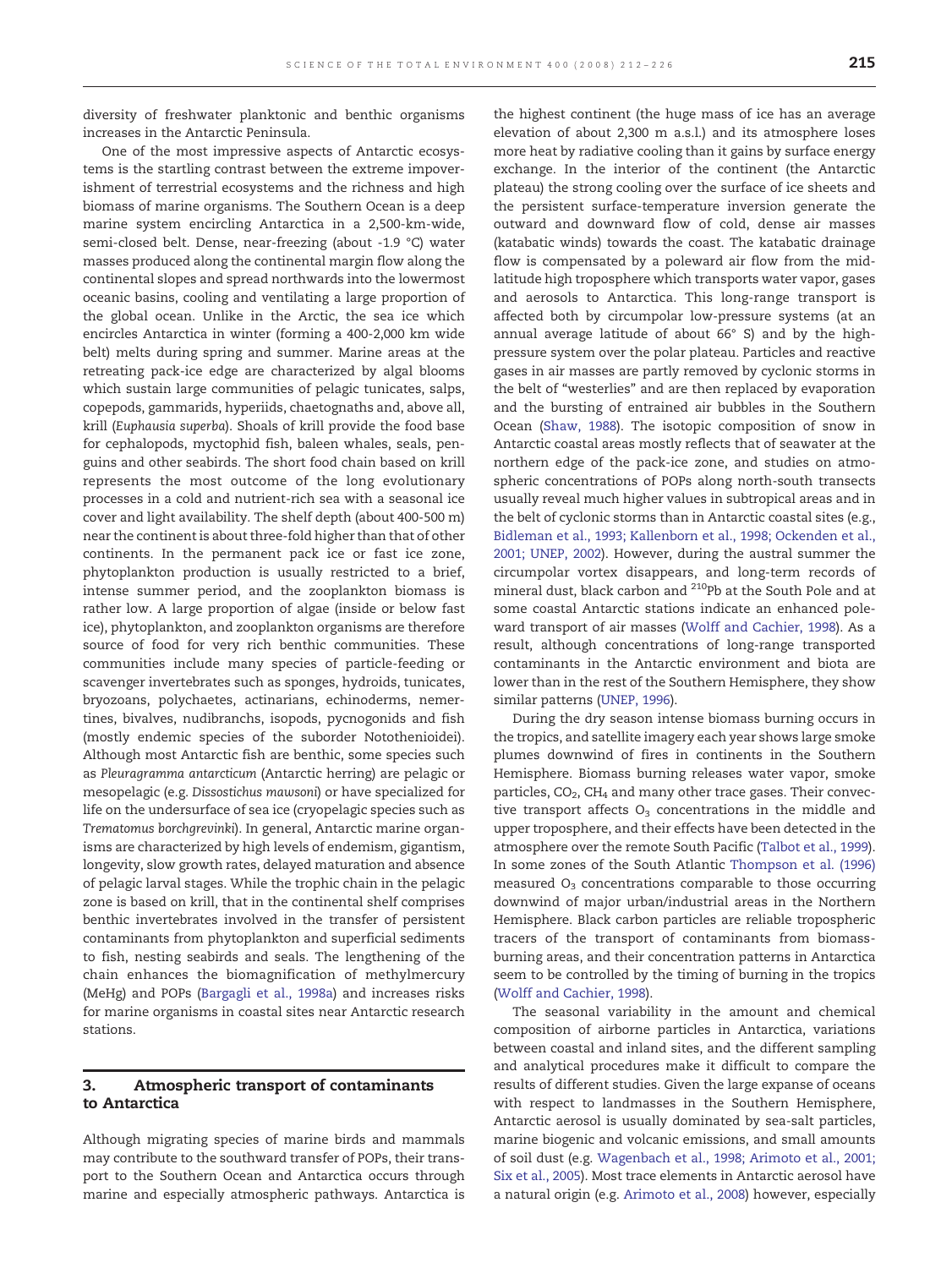in samples from the Antarctic Peninsula, high Cr, Cu, Ni, Pb, V and Zn enrichment factors with respect to both mean crustal and seawater compositions have usually been attributed to inputs from human activity in Antarctica and/or elsewhere in the Southern Hemisphere (e.g., [Planchon et al., 2002; Mishra](#page-13-0) [et al., 2004; Hur et al., 2007](#page-13-0)). The above elements are among those released by the combustion of coal, oil and gasoline and by non-ferrous metal production ([Pacyna and Pacyna, 2001\)](#page-13-0).

The main sources of POPs in the Southern Hemisphere are urbanised areas, those with intensive agriculture, and tropical and subtropical regions where spraying is used for disease vector control ([Forget, 1991; Ngabe and Bidleman 1992\)](#page-12-0). The demand and use of many POPs increased in the 1990s in Asian countries and Southern Pacific islands and large amounts of PCBs used in older electrical devices were deposited as landfill in some developing countries [\(Iwata et al., 1994](#page-12-0)). South America has historically been among the heaviest users of DDT, toxaphene and lindane. Literature data on air levels of POPs in the Southern Ocean and Antarctica were summarized in a comprehensive report by [UNEP \(2002\)](#page-13-0). In general, concentrations of DDT, chlordane, heptachlor, HCB and HCHs decrease southward with the lowest values usually occurring in air samples from the continent (e.g. [Tanabe et al., 1983;](#page-13-0) [Bidleman et al., 1993\)](#page-13-0). As in the case of trace elements, POP concentrations are higher in air samples from the Antarctic Peninsula and sub-Antarctic islands than in those from continental sites ([Bargagli, 2005\)](#page-11-0). Unlike pesticides, some industrial POPs such as PCBs have been used in Antarctica and PCB contamination was reported, for instance, by [Risebrough et al. \(1990\)](#page-13-0) at McMurdo Station on Ross Island. When comparing literature data on mean annual air concentrations of PCB congeners at Alert (Canadian Arctic) in 1994 with those recorded at Halley Station in 1999, [Ockenden et al.](#page-13-0) [\(2001\)](#page-13-0) found that average concentrations of PCB-28, PCB-138 and PCB-153 were similar, while those of all other congeners were two-four times higher at Alert.

A rough comparison between available data indicates that concentrations of most POPs in the Antarctic atmosphere have decreased over the last twenty years. In austral summer 2003- 2004 concentrations of gas-phase PCBs at a coastal site in Victoria Land ranged from below the detection limit to 0.25 pg m<sup>-3</sup> (mean concentration  $\Sigma$  PCB = 1.06 pg m<sup>-3</sup>; [Gambaro](#page-12-0) [et al., 2005](#page-12-0)). Relationships were not found between seasonal variations of ΣPCB concentrations and air temperature, and more than 78% of the total PCB content was due to congeners with 1-4 chlorine atoms. It was therefore concluded that most PCBs are transported over long distances to Antarctica.

#### 4. Persistent contaminants in Antarctic snow

Snow and ice are by far the most important components of the Antarctic environment. Snowy precipitation is a very efficient mechanism for cleansing the air of airborne contaminants. After extensive Pb contamination was found in ice cores from Greenland ([Murozumi et al., 1969](#page-13-0)), the analysis of polar snow and ice cores became one of the most suitable approaches for assessing (global or hemispheric) deposition of atmospheric contaminants and for reconstructing changes in atmospheric composition and climate history. The average annual

precipitation on the Antarctic plateau is very low (usually 2- 4 g  $cm<sup>2</sup>$  year<sup>-1</sup>; [Brownich and Parish, 1998](#page-11-0)), with the advantage that a 1-m ice core covers many years; however, this makes it difficult to assess short-term variations in atmospheric deposition.

Lead pollution can be considered as a paradigm of hemispheric-scale anthropogenic impact on Antarctica [\(Bargagli,](#page-11-0) [2005\)](#page-11-0). From variations in Pb/Ba concentration ratio and Pb isotopic composition in snow pit samples from Victoria Land (dating from 1872 to 1994 AD), [Van de Velde et al. \(2005\)](#page-14-0) found enhanced Pb deposition from 1891 to 1908 and from 1948 to 1994. During the earlier Pb contamination event about 50% of the metal deposited in Victoria Land originated from anthropogenic emission sources in the Southern Hemisphere such as non-ferrous metal production and coal combustion. The more recent Pb contamination corresponds to the widespread use of gasoline alkyl Pb additives in automobiles in the Southern Hemisphere. This deposition pattern agrees with previous snow peat surveys which revealed a rapid increase in Pb concentrations from the 1950s, up to peak values in the mid-1970s in Coats Land (Atlantic sector; [Wolff and Suttie, 1994\)](#page-14-0) and in the mid-1980s in Victoria Land (Ross Sea, Pacific sector; [Barbante et al., 1997\)](#page-11-0). The earlier decrease of Pb concentrations in Coats Land snow was probably due to the adoption of alcohol fuels in Brazil about 10 years before the introduction of unleaded gasoline in Australia and other countries in Oceania ([Barbante et al., 1997\)](#page-11-0). Increasing human activity in Antarctica, especially during the International Geophysical Year and after the establishment of several scientific stations probably contributed to the increase in levels of Pb and other metals in Antarctic snow. However, the composition of snow samples collected at increasing distance from Antarctic stations (e.g. [Boutron and Wolff, 1989; Suttie and Wolff, 1993\)](#page-11-0) showed that emission from human activity in Antarctica account for only a limited percentage of metal fallout to the continent.

Recent literature data on the chemical composition of recent Antarctic snow show that concentrations of most elements are very low [\(Table 1\)](#page-5-0) and that their sources are mainly natural (rock and soil dust, sea-salt spray and active volcanoes such as Mount Erebus or volcanoes in the sub-Antarctic islands). However, increasing time trends in Cr, Cu, Zn, Ag, As, Pb, Bi and U concentrations indicate that the transport of metals to Antarctica is not limited to Pb and Cu, as previously thought (e.g. [Wolff et al., 1999](#page-14-0)), but probably also involves other elements mainly released during the mining and smelting of non-ferrous metals in Chile, Peru, Zaire, Zambia and Australia [\(Planchon et al., 2002; Hur et al., 2007\)](#page-13-0). The chemical composition of different sections of the Vostok deep Antarctic ice core [\(Table 1](#page-5-0)) reveals the high variability of element concentrations with lower values during interglacial periods and much higher element inputs during glacial periods [\(Gabrielli et al., 2005\)](#page-12-0). The enhanced element deposition in the Antarctic ice cap during the coldest periods is assumed to have been driven by large changes in wind strength and a decrease in humidity in dust source areas such as Patagonia [\(Rothlisberger et al., 2002](#page-13-0)).

The presence of DDT residues and PCBs has been detected in Antarctic snow since the 1970s (e.g. [Risebrough et al., 1976\)](#page-13-0), and available data [\(Fuoco and Ceccarini, 2001; Montone et al.,](#page-12-0) [2003\)](#page-12-0) corroborate the general decreasing trend in atmospheric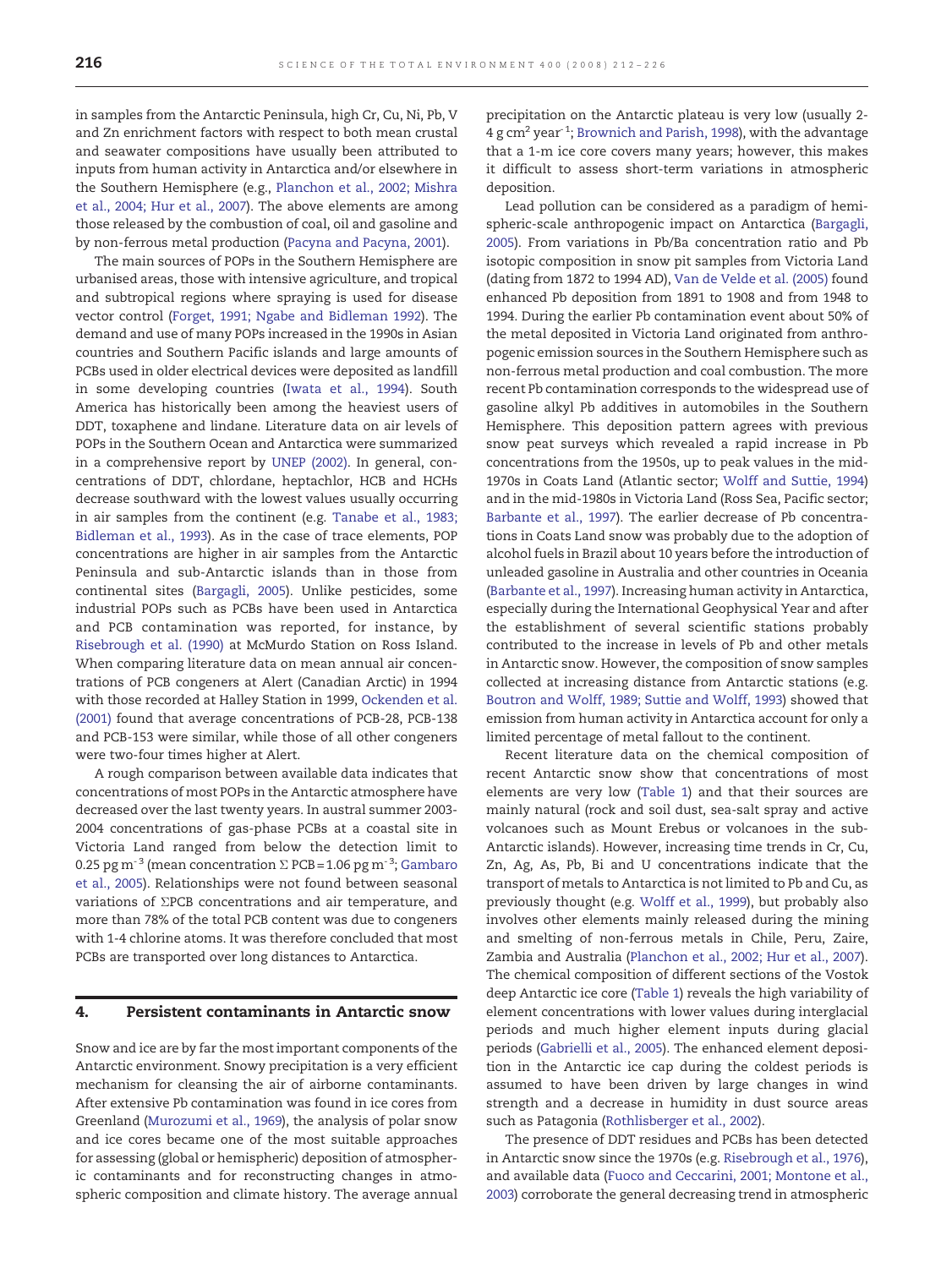<span id="page-5-0"></span>

| Table 1 - Mean trace element concentrations (pg $g^{-1}$ ) in |
|---------------------------------------------------------------|
| recent snow and ice from continental Antarctica               |

| Element             | Lambert<br>Glacier <sup>a</sup> | Coats<br>Land <sup>b</sup> | Vostok<br>(ice core) $\text{c}$ |                         |
|---------------------|---------------------------------|----------------------------|---------------------------------|-------------------------|
|                     | (1998–2002)                     | $(1989 - 1990)$            |                                 | 5750 yr BP 65,080 yr BP |
| Ag                  |                                 | 0.14                       |                                 |                         |
| Al                  | 165                             | 130                        | 3700                            | 120,000                 |
| As                  | 10.0                            |                            | 4.0                             | 16                      |
| Ba                  | 2.4                             | 1.2                        | 12                              | 429                     |
| Bi                  | 0.028                           | 0.052                      | 0.08                            | 0.80                    |
| Cd                  | 0.21                            | 0.14                       |                                 | -                       |
| Co                  |                                 |                            | 1.1                             | 11                      |
| $\operatorname{Cr}$ |                                 | 1.6                        | <4.1                            | 30                      |
| Cu                  | 5.3                             | 2.4                        |                                 |                         |
| Fe                  | 45                              |                            |                                 |                         |
| Li                  |                                 |                            | 9.0                             | 96                      |
| Mn                  | 3.7                             | 4.5                        | 18                              | 552                     |
| Pb                  | 4.0                             | 1.6                        | -                               |                         |
| Rb                  |                                 |                            | 4.0                             | 115                     |
| Sr                  |                                 |                            | 81                              | 740                     |
| U                   | 0.029                           | 0.016                      | 0.1                             | 3.1                     |
| V                   | 0.46                            | 0.40                       | 3.0                             | 82                      |
| Zn                  |                                 | 0.80                       |                                 |                         |

<sup>a</sup> [Hur et al., 2007.](#page-12-0)

<sup>b</sup> [Planchon et al., 2002.](#page-13-0)

<sup>c</sup> [Gabrielli et al., 2005](#page-12-0).

concentrations over Antarctica since the late 1980s and the 1990s. [Zoccolillo et al. \(2007\)](#page-14-0) measured concentrations of some volatile chlorinated hydrocarbons (VCHCs) such as chloroform, 1,1,1-trichloroethane, tetrachloromethane, 1,1,2-trichloroethylene and tetrachloroethylene in superficial snow samples collected during two Italian ITASE (International Trans Antarctic Scientific Expedition) expeditions through Victoria, Adélie, George V and Oates Lands. The results showed an increasing trend of VCHC concentrations towards the continent interior and the absence of correlation between VCHC concentrations and annual snow accumulation rate. [Zoccolillo et al. \(2007\)](#page-14-0) concluded that the falling snow is the main scavenger of atmospheric VCHC and it produces concentrations of these contaminants in Antarctic superficial snow which are comparable with those measured in snow from temperate zones.

#### 5. Contaminants in terrestrial and freshwater ecosystems

Fuel oil spills are one of the most widespread sources of localized pollution near scientific stations, especially in zones for refuelling of aircraft and vehicles. High concentrations of PAHs have generally been reported in soils where oil spills have occurred (e.g., [Kennicutt et al., 1992; Aislabie et al., 1999;](#page-12-0) [Mazzera et al., 1999](#page-12-0)). There is evidence that hydrocarbon spillage in soils can result in an increase in hydrocarbondegrading microbes and a concomitant decrease in the diversity of the soil microbial community ([Aislabie et al.,](#page-11-0) [2004](#page-11-0)). However, the "in situ" biodegradation rate is probably very low, because aliphatic and aromatic compounds can be detected in soils more than 30 years after a spill. Antarctic soils

have low contents of moisture (often <1%), organic matter and microbiota, and soluble and insoluble persistent chemicals are therefore moved or transformed slowly. High metal concentrations have been detected in abandoned dump sites or in areas affected by scattered rubbish or emissions from incinerators, generators and vehicles (e.g. [Kennicutt et al.,](#page-12-0) [1995; Claridge et al., 1995; Webster et al., 2003](#page-12-0)). Research and logistic activities have determined anthropogenic input into lakes in the vicinity of Antarctic stations (e.g. [Ellis-Evans 1996;](#page-12-0) [Burgess and Kaup, 1997; Gasparon and Burgess 2000; Gold](#page-12-0)[sworthy et al., 2003\)](#page-12-0). However, with a few notable exceptions, the contribution of human activities to total concentrations of trace metals in soils and sediments is negligible. According to [Gasparon and Matschullat \(2006\)](#page-12-0) this contribution can be identified and quantified only if natural baselines, their variability, and processes controlling the mobility of metals in terrestrial and aquatic ecosystems, have been fully characterized.

Under the Protocol on Environmental Protection, monitoring is required to evaluate the effectiveness of environmental remediation strategies and of existing conservation measures around Antarctic stations. Mosses and lichens are the main biotic component of Antarctic terrestrial ecosystems, and they can play an important role as (active or passive) biomonitors of atmospheric deposition of persistent contaminants (e.g. [Bacci](#page-11-0) [et al., 1986; Poblet et al., 1997; Bargagli, 1998; Bargagli et al.,](#page-11-0) [1998b, Olech et al., 1998; Hong et al., 1999\)](#page-11-0). Because these organisms can tolerate long periods of desiccation and extreme temperatures, are perennial and some species are widespread throughout the continent and sub-Antarctic islands, it is possible to establish large-scale biomonitoring networks. As a rule, concentrations of local and long-range transported persistent contaminants are much higher in cryptogamic organisms than in the atmosphere, snow or soil, thereby making analytical determinations easier and cheaper. Average concentrations of HCB, HCHs, DDTs and PCBs in Antarctic lichens and mosses (range 0.1-35 ng  $g^{-1}$  dry wt.; e.g. [Bacci et al., 1986; Focardi et al., 1991; Borghini et al., 2005\)](#page-11-0) are generally some orders of magnitude higher than those in Antarctic abiotic matrices. Baseline concentrations of most trace elements in Antarctic lichens and mosses are in the same range as those measured in samples from the Arctic [\(Table 2](#page-6-0)); the main difference is the higher Pb content in samples from remote areas of the northern Hemisphere.

In contrast to other trace metals which are inherently associated with atmospheric aerosols, Hg in ambient air mainly exists as gaseous elemental Hg (Hg $^0$ ). In temperate and tropical regions Hg° has a long atmospheric residence time (from months to more than one year) and is removed by wet or dry deposition after transformation into ionic or particulate forms. Once deposited in terrestrial and aquatic ecosystems Hg is partly transformed by microorganisms into MeHg, a compound of particular concern because it accumulates in organisms and moves up food chains (biomagnification). However, a significant proportion of the metal is reemitted into the air and the atmosphere ensures its global distribution. In the early 1990s, a survey of Hg distribution in terrestrial ecosystems of northern Victoria Land based on the analysis of lichen thalli ([Bargagli et al., 1993\)](#page-11-0) revealed an enhanced deposition of the metal in the Nansen Ice Sheet (a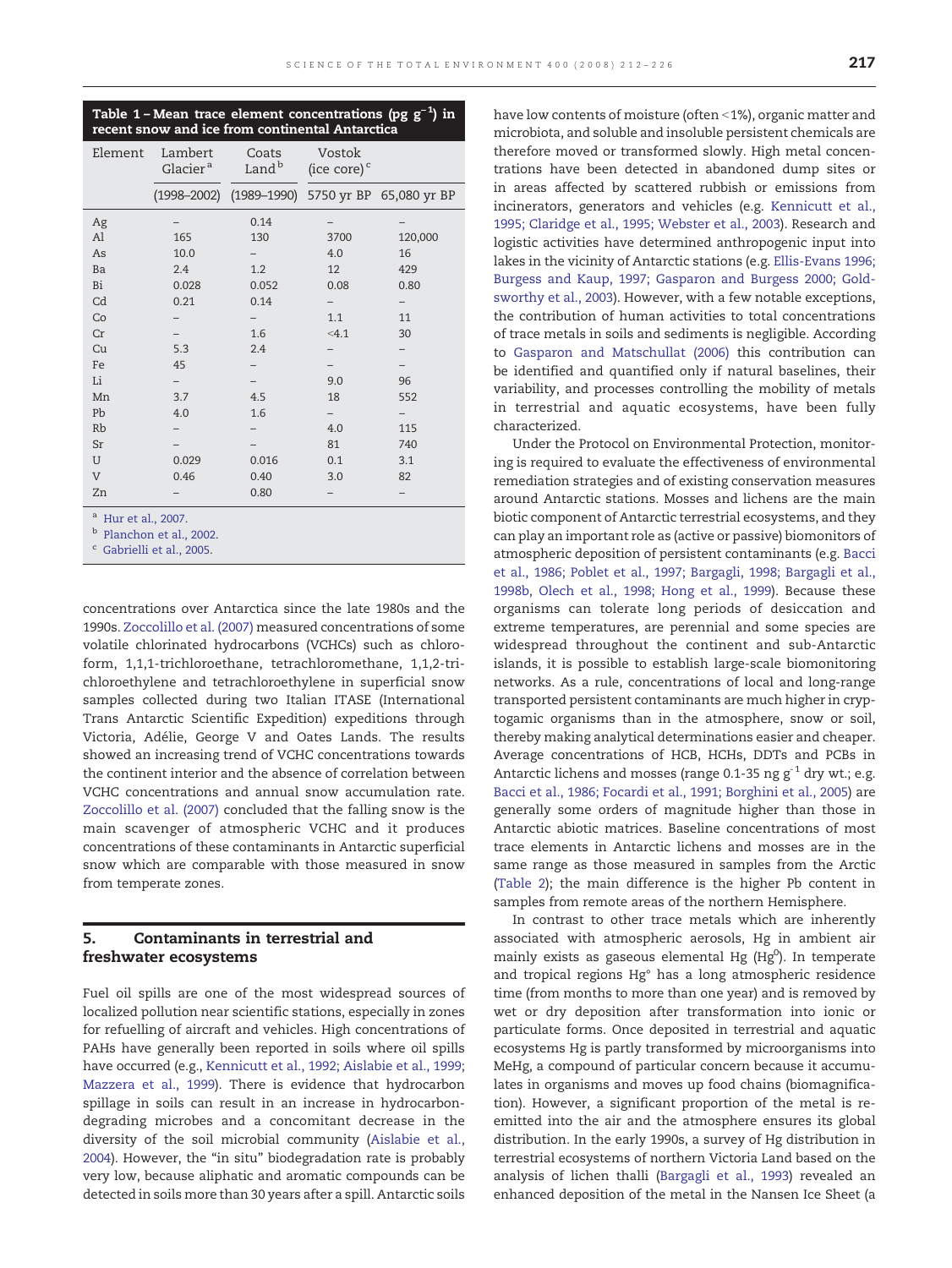<span id="page-6-0"></span>Table 2 – Baseline 2 concentrations (mean±SD; μg g<sup>−1</sup>dry wt.) of trace elements in the lichen Umbilicaria 3 decussata and the moss Bryum pseudotriquetrum from northern Victoria Land (Antarctica) compared with 4 literature data for lichens and mosses from remote areas in the Northern Hemisphere

| Region                                                                                                                                                                                       | <b>Species</b>         | Al                | C <sub>d</sub>                                            | Cr        | Cu     | Fe                                                                                          | Ηg              | Mn                          | Pb                           | Zn          |  |
|----------------------------------------------------------------------------------------------------------------------------------------------------------------------------------------------|------------------------|-------------------|-----------------------------------------------------------|-----------|--------|---------------------------------------------------------------------------------------------|-----------------|-----------------------------|------------------------------|-------------|--|
| Northern Victoria<br>Land <sup>a</sup>                                                                                                                                                       | Umbilicaria decussate  | $727 + 515$       | $0.18 \pm 0.10$ $1.6 \pm 0.8$ $5.3 \pm 3.8$ $812 \pm 536$ |           |        |                                                                                             | $0.39 \pm 0.27$ | $19 + 7.0$                  | $0.65 \pm 0.41$ $20 \pm 6.0$ |             |  |
| NW Canada <sup>b</sup>                                                                                                                                                                       | Umbilicaria polyphylla | $\equiv$          | $0.19 \pm 0.05$ $3.0 \pm 0.9$ $5.2 \pm 3.1$ -             |           |        |                                                                                             |                 |                             | $10.4 + 5.6$                 | $2.2 + 3.4$ |  |
| Northern Victoria                                                                                                                                                                            | Bryum pseudotriquetrum |                   |                                                           |           |        | $4600 \pm 3120$ $0.13 \pm 0.04$ $6.8 \pm 3.5$ $9.0 \pm 4.8$ $3542 \pm 1780$ $0.13 \pm 0.04$ |                 | $239 \pm 106$               | $4.6 \pm 3.3$                | $65 + 18$   |  |
| Land <sup>c</sup>                                                                                                                                                                            |                        |                   |                                                           |           |        |                                                                                             |                 |                             |                              |             |  |
| Alaska <sup>d</sup>                                                                                                                                                                          | Hylocomium splendens   | $4300 \pm 2600 -$ |                                                           | $20 + 14$ | $15+9$ | $4900 \pm 3600$                                                                             |                 | $530 \pm 500$ $6.8 \pm 1.9$ |                              | $65 \pm 58$ |  |
| $\frac{1}{2}$ (1998) $\frac{1}{2}$ (1998) $\frac{1}{2}$ (1998) $\frac{1}{2}$ (1997) $\frac{1}{2}$ (1997) $\frac{1}{2}$ (1998) $\frac{1}{2}$ (1998) $\frac{1}{2}$ (1998) $\frac{1}{2}$ (1998) |                        |                   |                                                           |           |        |                                                                                             |                 |                             |                              |             |  |

[Bargagli et al. \(1998b\);](#page-11-0) <sup>b</sup> '[Chiarenzelli et al. \(1997\)](#page-11-0); <sup>c</sup> [Bargagli et al. \(1995\);](#page-11-0) <sup>d</sup> [Wiersma et al. \(1986\).](#page-14-0)

coastal region between 74° and 76° S facing the Ross Sea). At the time it was impossible to explain why lichens from this regions accumulated Hg concentrations in the same range as those usually measured in urban and industrial areas. More recently, [Sprovieri et al. \(2002\)](#page-13-0) found that summer concentrations of Hg $^{\circ}$  in the same region range from 0.9 to 1.3 ng m<sup>-3</sup> however, the oxidation of  $Hg^0$  may produce concentrations of divalent Hg compounds which are as high as those measured in some industrial areas (up to  $334$  pg.m<sup>-3</sup>). Through highly time-resolved measurements (performed for 12 months at the German von Neumayer coastal Antarctic station; [Fig. 1\)](#page-1-0), [Ebinghaus et al. \(2002\)](#page-12-0) found springtime Hg depletion events like those previously described in Arctic coastal sites (e.g.,

[Schroeder et al., 1998; Lindberg et al., 2002](#page-13-0)). The results of a recent survey using mosses and lichens (Fig. 2) confirmed the enhanced Hg bioaccumulation in samples from the Nansen Ice Sheet ([Bargagli et al., 2005](#page-11-0)). As this region faces the Terra Nova Bay coastal polynya, ice crystal (frost flowers") growing in the polynya are thought to be a source of sea salt aerosols and bromine compounds, which are involved in springtime Hg depletion events. Field evidence of increased Hg accumulation in cryptogamic organisms raises concern that Antarctica may become an important sink in the global Hg cycle, especially in view of possible changes in sea ice coverage and increasing anthropogenic emissions of Hg in countries of the Southern Hemisphere.



Fig. 2 – Distribution of total Hg concentrations in the moss Bryum pseudotriquetrum and the lichen Umbilicaria decussata from Victoria Land terrestrial ecosystems.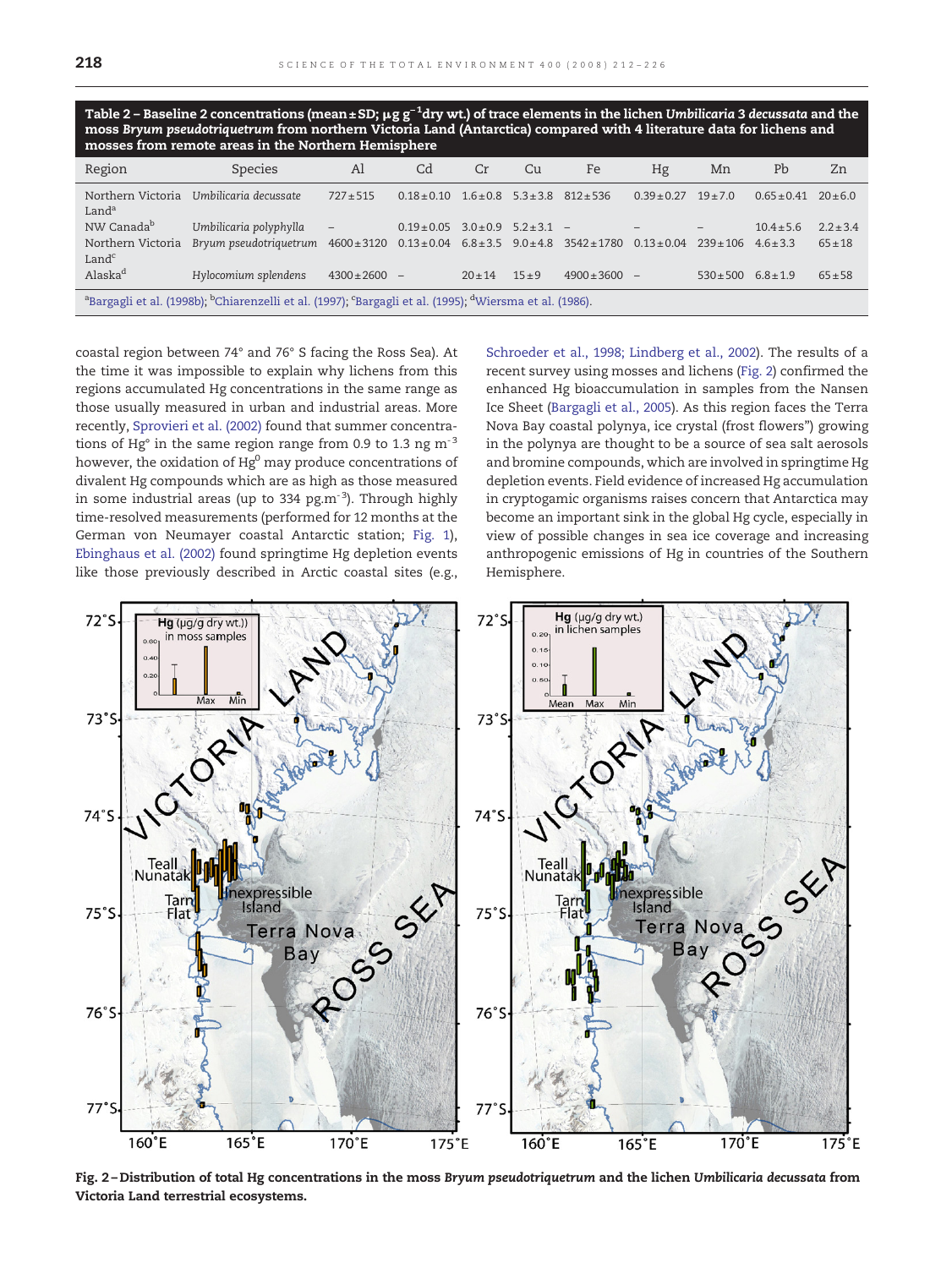### 6. Localized pollution in coastal marine ecosystems

Several local hydrocarbon pollution incidents caused by shipwrecks, collisions or accidents during bunker fuel transfer have occurred in Antarctica (e.g. [Croxall, 1987; Cripps and](#page-12-0) [Shears, 1997](#page-12-0)). The worst incident with the release of about 550  $m<sup>3</sup>$  of diesel fuel was the sinking of the Argentine supply ship Bahia Paraiso on 28 January 1989 at Arthur Harbor, near Anvers Island and the US Palmer research station. The US National Science Foundation undertook efforts to contain environmental pollution and sponsored a Quick Response Team for environmental monitoring of the area (e.g. [Kennicutt](#page-12-0) [et al., 1991, 1995\)](#page-12-0). Within four days of the accident, 100  $km^2$ of the sea surface was covered by an oil slick, and intertidal Nacella concinna populations within a few kilometers of the wreck were reduced by 50%. In these areas high concentrations of total PAHs accumulated in sediments and limpets and in the stomach content (amphipods and limpets), liver and muscle of the fish Notothenia coriiceps neglecta ([McDonald et al.,](#page-13-0) [1992](#page-13-0)). The spill occurred at the middle to end of the seabird breeding season, and in the following weeks several Adélie penguins, blue-eyed shags and south polar skua died and/or suffered reproductive failure. However, after two years, in most intertidal zones affected by the spill, PAH concentrations in N. concinna tissues decreased to values at or near the detection limit of the analytical method ([Kennicutt et al., 1992](#page-12-0)).

Although concern about local environmental pollution around scientific stations has been expressed since the 1970s (e.g. [Cameron, 1972](#page-11-0)), the value of the Antarctic environment to science was only definitively acknowledged in the late 1980s. Throughout the 1970s, wastes from McMurdo station were routinely discharged along the eastern shoreline of Winter Quarter Bay, which also provided docking facilities for ships. In 1988 the US National Science Foundation began a dumpsite cleanup and abatement program and the bay became one of the most studied marine environments in Antarctica. As a rule, trace metals, PAHs and other by-products of combustion and incineration processes, including Polychlorinated Dibenzo-p-Dioxins (PCDDs), Polychlorinated Dibenzofurans (PCDFs) and PCBs are among the most widespread pollutants found in coastal marine ecosystems within a few hundred meters of scientific stations ([UNEP, 2002; Bargagli, 2005; Santos et al.,](#page-13-0) [2005; Negri et al., 2006\)](#page-13-0). Chemicals are introduced in the coastal marine environment through wastewater, leachates from dump sites, and deposition of particulates from station activity and ship operations. Some detailed chemical studies have attempted to fingerprint the source of contaminants or to use chemical signatures to evaluate the time and rate of environmental contamination. [Townsend and Snape \(2008\)](#page-13-0) for instance, used stable Pb isotopes to asses contamination by Pb from Australian deposits, in sediments from Brown Bay (adjacent to the current and former Australian Station at Casey) and to differentiate Australian- and American-derived Pb sources in marine sediments adjacent to the abandoned Wilkes Station (manned by the US from 1957 to 1959 and by Australia between 1961 and 1969).

Significant disturbance of benthic communities has generally been reported in the proximity of the most polluted coastal sites (e.g., [Lenihan and Oliver, 1995; Conlan et al., 2000;](#page-12-0) [Stark et al., 2003; Thompson et al., 2007\)](#page-12-0). Organism responses to the combined effects of toxic pollutants and organic enrichment from sewage disposal usually involve a decrease in the abundance and diversity of benthic fauna and an increase in resistant and opportunistic species. Such changes in community structure can result from both direct toxicity and indirect effects of contaminants; in general, marine sediments contaminated with hydrocarbons and trace metals display greater abundances of polychaetes and gastropods than uncontaminated sediments [\(Stark et al., 2003\)](#page-13-0). Research on polluted sediments near Casey Station [\(Cunningham et al.,](#page-12-0) [2005](#page-12-0)) has revealed that benthic diatom communities are good indicators of anthropogenic metal contamination and may be useful in monitoring the success of environmental remediation strategies in polluted Antarctic sites.

#### 7. Persistent contaminants in pelagic and coastal food chains

Southern Ocean waters have some distinctive physico-chemical features deriving from their circulation pattern (around a continent covered by ice and lacking river drainage systems), the seasonal distribution of sea ice, and primary productivity. Although shallow shelf areas, marginal sea ice zones and upwelling regions along the Antarctic Polar Front are regions of intense algal blooms ( $>$ 3 g C m<sup>-2</sup> day<sup>-1</sup>; [El-Sayed and Fryxell,](#page-12-0) [1994](#page-12-0)), the offshore waters constitute a major oceanic region with high concentrations of nutrients and low productivity rates. "In situ" fertilization experiments (e.g. [Boyd et al., 2000](#page-11-0)) indicate that the low productivity is mainly due to the lack of Fe and Mn and/or to co-limitation by Si. The impact of trace metals from remote anthropogenic sources can be hardly detected in Southern Ocean waters or sediments, and Pb concentrations in Weddell Sea waters are about half those usually measured in other ocean environments (e.g. [Sañudo-](#page-13-0)[Wilhelmy et al., 2002\)](#page-13-0). However, the anthropogenic component of the metal reflects the Pb isotopic composition of aerosols from other continents in the Southern Hemisphere [\(Alleman et al., 2001](#page-11-0)) and there is evidence that many species of seabirds and marine mammals may accumulate high concentrations of potentially toxic elements such as Cd and Hg ([Table 3\)](#page-8-0). Concentrations of Cd (about 0.7 nmol  $l^{-1}$ ) and phosphate (about 2.0 µmol  $l^{-1}$ ) in Southern Ocean surface waters are much higher than in other ocean surface waters, and several species of Antarctic crustaceans may accumulate high concentrations of Cd (e.g., [Bargagli et al., 1996; Kahle and](#page-11-0) [Zauke, 2003; Keil et al., 2008](#page-11-0)). The krill (Euphausia superba) which can form dense aggregations (up to several square kilometers) and is by far the dominant herbivore in the Southern Ocean and the main feeding resource for cephalopods, fish, seabirds, seals and baleen whales, accumulate lower Cd concentrations than other species of Antarctic zooplankton ([Table 3](#page-8-0)). Comparisons among Cd concentrations measured in whole organisms and expressed in relation to their weight are unreliable because the metal mainly accumulates in the digestive gland and kidney, and E. superba has a much higher growth rate and size than other crustaceans (i.e. a lower proportion of digestive gland and kidney mass with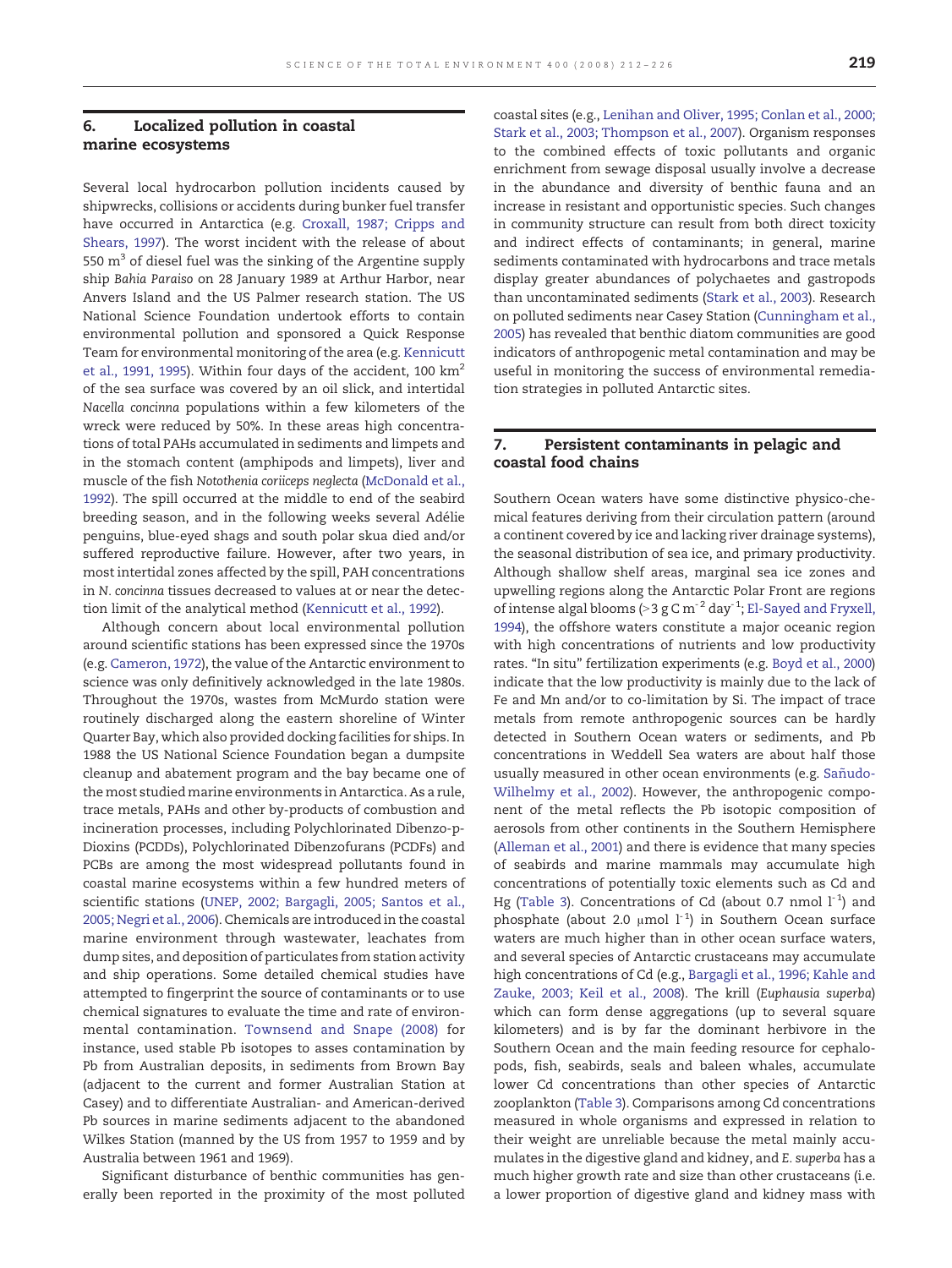<span id="page-8-0"></span>Table 3 – Mean concentrations (µg g<sup>−1</sup> dry wt.) of Cd and Hg in some representative organisms of the Southern Ocean pelagic

| food webs      |                            |                 |                 |                 |                                     |
|----------------|----------------------------|-----------------|-----------------|-----------------|-------------------------------------|
| Organism       | <b>Species</b>             | Organ           | C <sub>d</sub>  | Hg              | References                          |
| Krill          | Euphausia superba          | Whole           | 0.85            | < 0.10          | (Stoeppler and Brandt, 1979;        |
|                |                            |                 | 0.29            | 0.025           | Palmer Locarnini and Presley, 1995) |
|                |                            | Liver           | $28 + 17$       |                 |                                     |
| Myctophid fish | Gymnoscopelus piabilis     | Kidney          | $16\pm8$        |                 | Bustamante et al. (2003)            |
|                |                            | Muscle          | < 0.1           | $0.31 \pm 0.13$ |                                     |
| Cephalopods    | Graneledone sp.            | Digestive gland | 369             |                 |                                     |
|                | Diomedea                   | Liver           | $14.4 \pm 5.3$  | $295 \pm 173$   |                                     |
|                | exulans                    | Kidney          | $39.4 \pm 17.0$ |                 |                                     |
|                | Thalassoica                | Liver           | $14.9 \pm 2.5$  | $9.2 \pm 4.2$   |                                     |
|                | antarctica                 | Kidney          | $44.2 \pm 16.4$ |                 | Lock et al. (1992)                  |
| Seabirds       | Fulmarus                   | Liver           | $18.7 \pm 6.9$  | $19.9 \pm 7.9$  |                                     |
|                | glacialoides               | Kidney          | $43.1 \pm 18.8$ |                 |                                     |
|                | Pygoscelis adeliae         | Liver           | 13.0            | 0.20            | Honda et al. (1986)                 |
| Seals          | Lobodon carcinophagus      | Liver           | $13 \pm 12$     | $7.6 \pm 5.6$   | Szefer et al. (1993, 1994)          |
|                | Hydrurga leptonyx          | Liver           | $5.9 \pm 1.9$   | $18.1 \pm 0.9$  |                                     |
|                | Ommatophoca rossii         | Liver           | $110 \pm 88$    | $4.6 \pm 4.3$   | McClurg (1984)                      |
| Whales         | Balaenoptera acutorostrata | Liver           | $45 \pm 26$     | $0.21 \pm 0.1$  | Honda et al. (1987)                 |
|                |                            |                 |                 |                 |                                     |

respect to that of muscle, fat or gonads). The liver of vertebrates and the digestive gland of invertebrates are two partly analogous organs, and data summarized in Table 3 show that the liver and kidney of pelagic seabirds in the Southern Ocean accumulate some of the highest Cd and Hg concentrations reported for any vertebrate. [Hindell et al.](#page-12-0) [\(1999\),](#page-12-0) for instance, measured maximum Cd concentrations (>260  $\mu$ g<sup>-1</sup> dry wt.) in the kidney of wandering and royal albatrosses, which have oceanic patterns and are largely confined to the Southern Ocean. Fulmarus glacialoides is slightly larger and has higher Cd concentrations in the liver and the kidney than its counterpart (F. glacialis) in the Northern Hemisphere. Cadmium concentrations in seabirds do not usually increase with age, and values measured in the

tissues of juveniles are often in the same range or even higher than those in adults; it is therefore likely that Antarctic seabirds, during their evolution in an ocean environment characterized by enhanced natural bioavailability of Cd, adopted metabolic patterns to regulate the metal content to some extent.

Unlike Cd, the biological half-life of MeHg is months or years and it progressively accumulates in muscle or other tissues, reaching peak concentrations in long-lived animals at higher levels of the food web (Tables 3 and 4). Seabirds are more exposed to MeHg accumulation than birds in terrestrial ecosystems, because the former feed on crustaceans, fish or squid which "preconcentrate" MeHg by eating phytoand zooplankton organisms. [Hindell et al. \(1999\)](#page-12-0) measured

| Table 4 – Mean concentrations ( $\mu$ g g <sup>-1</sup> dry wt.) of Cd and Hg in representative organisms of Antarctic coastal food webs |               |                             |                 |                 |                 |                            |  |  |
|------------------------------------------------------------------------------------------------------------------------------------------|---------------|-----------------------------|-----------------|-----------------|-----------------|----------------------------|--|--|
| Region                                                                                                                                   | Organism      | <b>Species</b>              | Organ           | C <sub>d</sub>  | Hg              | References                 |  |  |
| Windmill Is.                                                                                                                             | Macroalgae    | Himantothallus grandifolius | Thallus         | $7.5 \pm 8.6$   |                 | Runcie and Riddle (2004)   |  |  |
|                                                                                                                                          | Macroalgae    | Iridaea cordata             | Thallus         | $3.1 \pm 0.4$   | $0.09 \pm 0.04$ |                            |  |  |
|                                                                                                                                          | Phytoplankton | Pooled across species       | Whole           | $2.1 \pm 0.9$   | $0.04 \pm 0.01$ |                            |  |  |
|                                                                                                                                          | Zooplankton   | Pooled across species       | Whole           | $3.4 \pm 2.3$   | $0.07 \pm 0.03$ |                            |  |  |
|                                                                                                                                          | Porifera      | Pooled across species       | Whole           | $26.4 \pm 14.8$ | $0.08 \pm 0.05$ |                            |  |  |
|                                                                                                                                          | Holothuroidea | Pooled across species       | Whole           | $7.7 \pm 3.8$   | $0.23 \pm 0.09$ |                            |  |  |
|                                                                                                                                          | Asteroidea    | Odontaster validus          | Arms            | $13.6 \pm 1.8$  | $0.11 \pm 0.06$ |                            |  |  |
|                                                                                                                                          | Echinoidea    | Sterechinus neumayeri       | Soft tissues    | $13.0 \pm 4.8$  | $0.10 \pm 0.06$ |                            |  |  |
|                                                                                                                                          | Polychaeta    | Harmothoe spinosa           | Whole           | $6.8 \pm 0.6$   | $0.07 \pm 0.02$ |                            |  |  |
|                                                                                                                                          | Amphipoda     | Paramoera walkeri           | Whole           | $7.2 \pm 2.7$   | $0.07 \pm 0.03$ |                            |  |  |
| Terra Nova Bay                                                                                                                           | Bivalvia      | Adamussium colbecki         | Digestive gland | $55.7 \pm 27$   | $0.35 \pm 0.08$ | Bargagli (2001)            |  |  |
|                                                                                                                                          |               | Neobuccinum eatoni          | Digestive gland | $227 \pm 65$    | $0.24 \pm 0.10$ |                            |  |  |
|                                                                                                                                          | Fish          | Trematomus bernacchii       | Liver           | $9.9 \pm 5.8$   | $0.46 \pm 0.25$ |                            |  |  |
|                                                                                                                                          |               |                             | Muscle          | $0.04 \pm 0.02$ | $0.83 \pm 0.65$ |                            |  |  |
|                                                                                                                                          |               | Chionodraco hamatus         | Liver           | $2.9 \pm 0.8$   | $0.19 \pm 0.12$ |                            |  |  |
|                                                                                                                                          |               |                             | Muscle          | $0.03 \pm 0.02$ | $0.44 \pm 0.31$ |                            |  |  |
|                                                                                                                                          | <b>Birds</b>  | Pagodroma nivea             | Feathers        |                 | $0.54 \pm 0.18$ |                            |  |  |
|                                                                                                                                          |               | Pygoscelis adeliae          | Feathers        |                 | $0.82 \pm 0.13$ |                            |  |  |
|                                                                                                                                          |               | Catharacta maccormicki      | Feathers        |                 | $2.91 \pm 1.93$ |                            |  |  |
|                                                                                                                                          |               |                             | Liver           | $3.1 \pm 2.1$   | $35 \pm 16$     |                            |  |  |
| South Shetland Is.                                                                                                                       | Seals         | Leptonychotes weddellii     | Muscle          | $0.03 \pm 0.02$ | $1.9 \pm 0.7$   | Szefer et al. (1993, 1994) |  |  |
|                                                                                                                                          |               |                             | Kidney          | $25 \pm 18$     | $13\pm8$        |                            |  |  |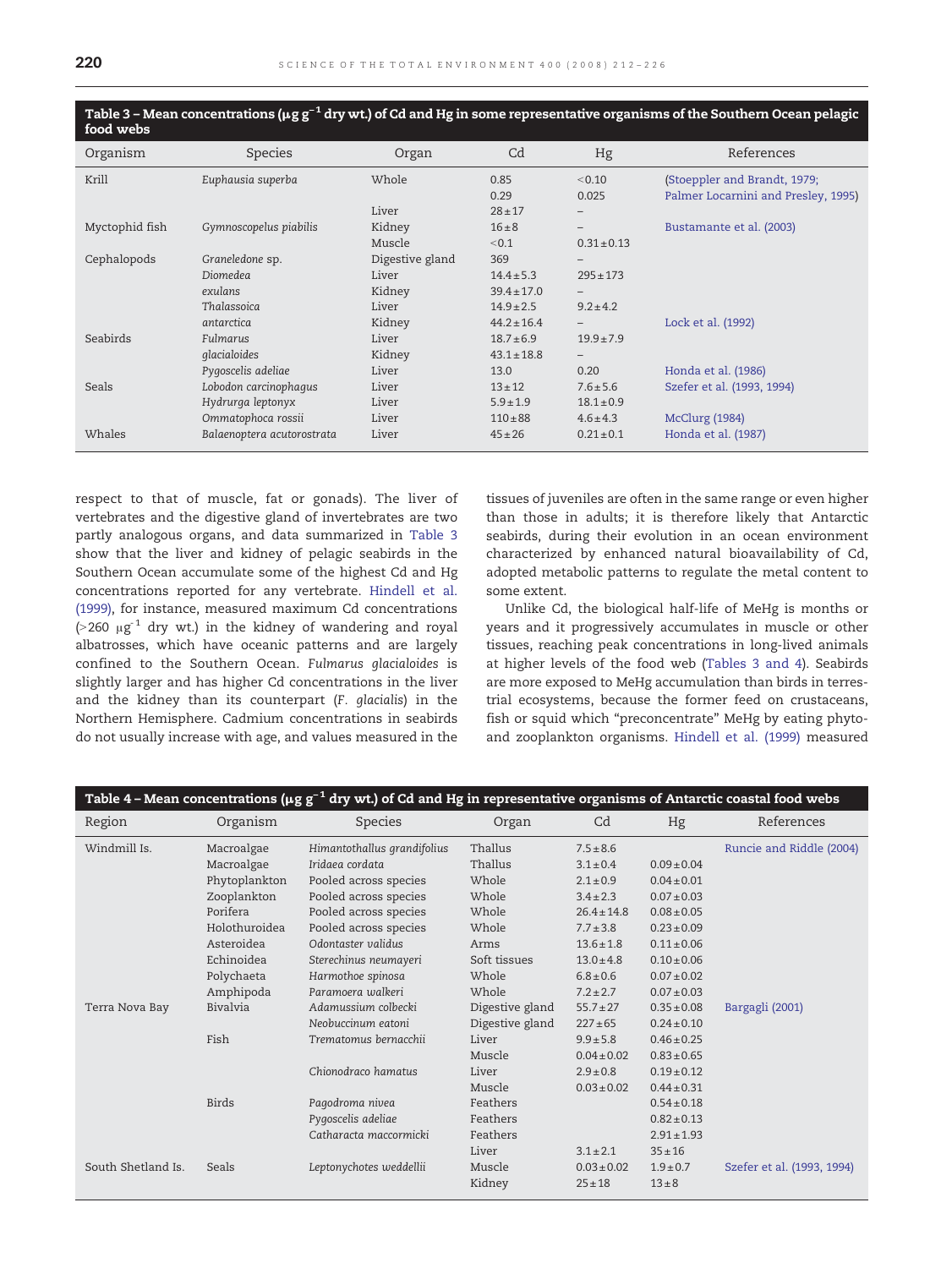1,800 μg  $g^{-1}$  dry wt. of Hg in the liver of a wandering albatross (i.e. a level much higher than those found to be toxic for many other bird species). Available data on Hg concentrations in water, sediments, phytoplankton, macroalgae, krill and several species of benthic invertebrates [\(Tables 3 and 4\)](#page-8-0) indicate that unlike Cd, there is no enhanced bioavailability of Hg in the Southern Ocean. As discussed by [Hindell et al. \(1999\)](#page-12-0) and [Bargagli \(2001\)](#page-11-0), Hg bioaccumulation in Antarctic seabirds is probably a natural process mainly determined by speciesspecific life histories and metabolic pathways. Moulting and egg laying are important route for MeHg excretion in birds, but wondering albatrosses, for instance, have a low reproductive rate (one egg every two years) and replace feathers over a period of years rather than annually. However, part of the MeHg ingested by seabirds with food is demethylated in the liver (where it is stored as inorganic molecules; [Thompson and](#page-13-0) [Furness, 1989\)](#page-13-0). Albatrosses and petrels accumulate Se in the liver and the kidney [\(Kim et al., 1996](#page-12-0)), where it can act as an antidote to the toxic effects of Hg (e.g. [Koeman et al., 1973\)](#page-12-0). By analyzing museum feathers of seabirds from the Northern Hemisphere, [Thompson et al. \(1992\)](#page-13-0) found that anthropogenic emissions caused a three-fold increase in Hg over a 100-year period; on the contrary, feathers from Procellariformes collected in the Southern Hemisphere before and after the 1950s revealed no significant increases in Hg concentrations. Like the accumulation of Cd that of Hg in Southern Ocean seabirds is probably mainly due to natural processes. The decrease of wandering albatross populations in many sub-Antarctic islands is therefore probably not due to Cd and Hg bioaccumulation, but to the unintended capture of these birds on hooks set by vessels which tow huge, heavily bated longlines for Patagonian toothfish.

In the past, several species of Antarctic marine mammals were mainly threatened by commercial hunting whereas at present they are affected by other types of human activity, such as fishing and unintentional catching of cetaceans, noise pollution from active sonar systems, the possible effects of climate change (i.e., changes in primary productivity and krill availability), and environmental pollution. Like seabirds, Antarctic marine mammals accumulate rather high concentrations of Cd in the liver and especially in the kidney. Cadmium concentrations in the kidney of Ross seals may be much higher than the critical value (200 μg  $g^{-1}$  wet wt.) associated with kidney damage in mammals, including humans

[\(WHO, 1992\)](#page-14-0). Antarctic and Artic seabirds and marine mammals are probably adapted to naturally high levels of Cd, and [Dietz et al. \(1998\)](#page-12-0) found no morphological differences between the kidneys of seals with low or high (up to 581  $\mu$ g g<sup>-1</sup> wet wt.) Cd concentrations. Predatory species of marine mammals generally have higher Hg concentrations, and values are positively related to the body length ([Wagemann et al., 1998](#page-14-0)). However, minke whales in the Southern Ocean mainly feed on E. superba, which has low Hg concentrations [\(Table 3\)](#page-8-0), and despite their long lifespan (about 50 years), Southern Ocean whales accumulate much less Hg in the liver than do West Greenland minke whales, which feed mostly on sand eels [\(Hansen et al., 1990](#page-12-0)). The different feeding behavior and the low environmental contamination probably contribute to the much lower POP concentrations in whales from the Southern Ocean than in those from the northern Pacific ([O'Shea and](#page-13-0) [Brownell, 1994](#page-13-0)). However, data by [Aono et al. \(1997\)](#page-11-0) showed that in the 1984-1994 period, DDT and HCB concentrations in the blubber of northern minke whales were decreasing, whereas those in southern whale samples were increasing. Furthermore, the composition of HCH isomers indicated that lindane was being used to a greater extent in countries of the Southern Hemisphere than in those of the Northern Hemisphere. Table 5 summarizes recent literature data on POP concentrations in different organs and tissues of key species of Antarctic marine organisms from different regions of the Southern Ocean. In general, although POP concentrations increase in fish-eating seabirds and seals, average values are lower than those reported for zooplankton, fish, seabirds and seals at lower latitudes. [Goerke et al. \(2004\)](#page-12-0) found an increase (in the decade 1987-1996) in POP concentrations in two benthic fish species feeding on benthic invertebrates and assumed that it was due to the sorption of contaminants to sinking particles and the progressive accumulation of contaminants in surface sediments.

Many other organic contaminants such as polybrominated diphenyl ethers (PBDEs), used worldwide as flame retardants, have recently been detected in Antarctic marine organisms [\(Corsolini et al., 2006; Hale et al., 2008](#page-11-0)). Prolonged exposure to these toxic compounds can affect thyroid and liver functions and can cause neurodevelopmental and estrogen disorders [\(Birnbaum and Staskal, 2004](#page-11-0)). [Kumar et al. \(2002\)](#page-12-0) documented the presence of 2378-substituted polychlorinated dibenzo-pdioxins(PCDDs), dibenzofurans and dioxin-like PCBs in

| Table 5 – Average concentrations (ng $g^{-1}$ wet wt.; normalised to the lipid content) of some POPs in key species of Antarctic<br>marine organisms |  |  |  |  |  |
|------------------------------------------------------------------------------------------------------------------------------------------------------|--|--|--|--|--|
|                                                                                                                                                      |  |  |  |  |  |

| Region             | <b>Species</b>           | Organ/tissue    | <b>HCB</b>      | $p, p'$ -DDE    | $\Sigma$ PCBs            | References                    |
|--------------------|--------------------------|-----------------|-----------------|-----------------|--------------------------|-------------------------------|
| Ross Sea           | Euphausia superba        | Whole body      | $0.23 \pm 0.01$ | $0.10 \pm 0.01$ | $1.67 \pm 0.85$          | Corsolini et al. (2003, 2006) |
|                    |                          | Muscle          | $1.44 \pm 0.45$ | $2.53 \pm 4.67$ | $6.35 \pm 4.80$          |                               |
|                    | Trematomus bernacchii    | Whole body      | $1.35 \pm 1.24$ | $1.10 \pm 1.04$ | $9.25 \pm 8.04$          |                               |
|                    | Pleurogramma antarcticum | Whole body      | $4.85 \pm 5.49$ | $0.15 \pm 0.06$ | $3.51 \pm 3.03$          |                               |
|                    | Pygoscelis adeliae       | Eggs            | $18.7 \pm 8.0$  | $20.7 \pm 11.0$ | $24.9 \pm 21.6$          |                               |
| Weddell Sea        | Euphausia superba        | Whole body      | 1.0             | 0.60            |                          | Goerke et al. (2004)          |
|                    | Trematomus eulepidotus   | Liver           | 5.0             | 3.2             | $\overline{\phantom{0}}$ |                               |
|                    | Pygoscelis adeliae       | Preen gland oil | 25.0            | 18.0            | $\overline{\phantom{m}}$ |                               |
|                    | Leptonychotes weddellii  | Blubber         | 10.0            | 110             | $\overline{\phantom{0}}$ | Corsolini et al. (2007)       |
| King George Is.    | Pygoscelis adeliae       | Blood           | $6.7 \pm 6.1$   | $8.2 \pm 3.3$   | $9.8 \pm 3.8$            | Bustnes et al. (2007)         |
| Dronning Maud Land | Catharacta maccromicki   | Blood           | 6.46            | 5.40            | 7.57                     |                               |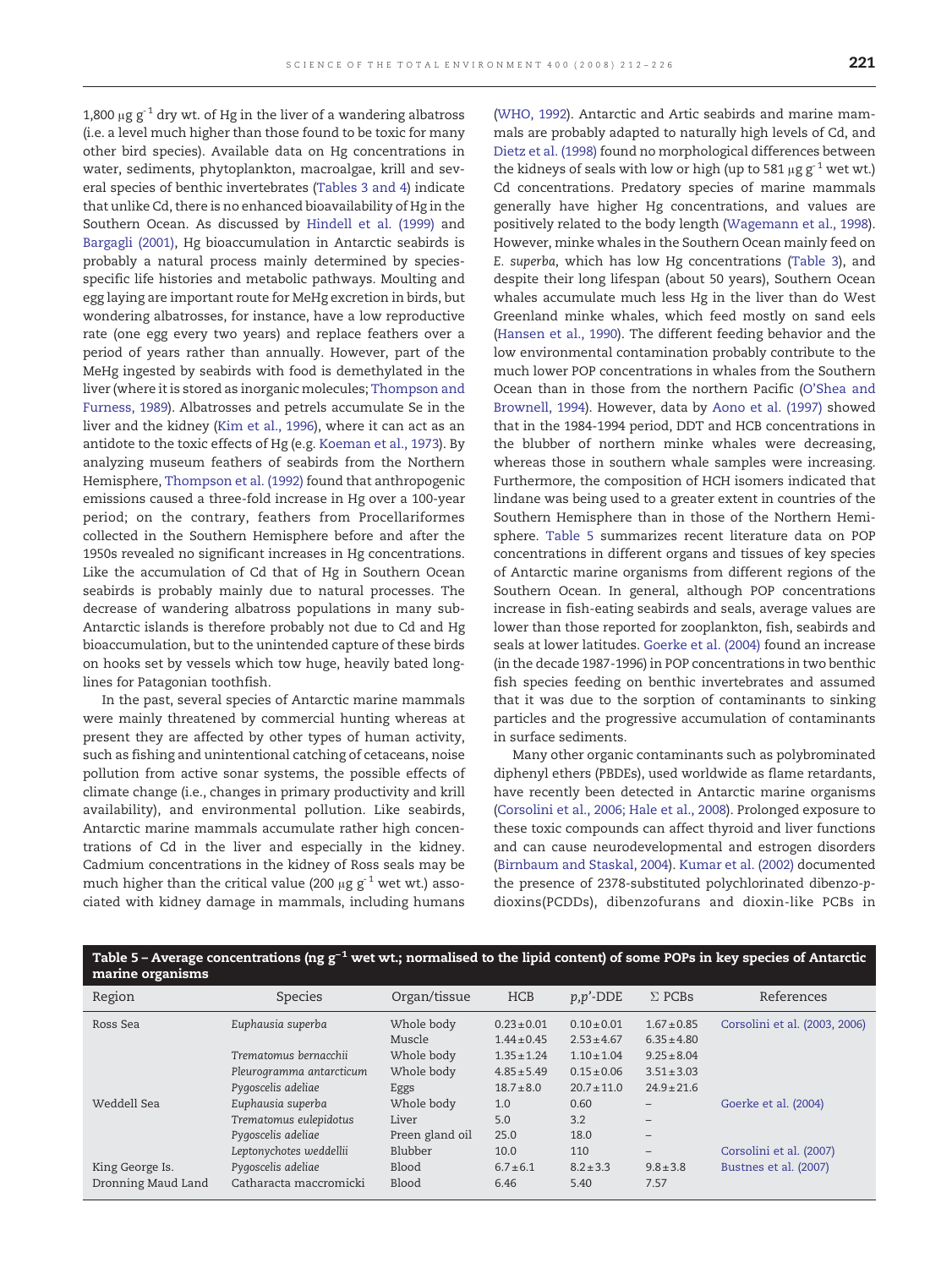Weddell seal liver, fish (Trematomus pennelli and Chionodraco hamatus), krill, penguin (Pygoscelis adeliae) eggs and south polar skua (Catharacta maccormicki) eggs. The latter bird is an opportunistic top predator which during the breeding season in Antarctica preys or scavenges all available marine or terrestrial food resources such penguins, snow petrels or other seabirds. South polar skuas have one of the longest migration flights of any bird, and during the Antarctic winter they may cross the equator to reach the North Atlantic and Greenland. Early biomonitoring surveys (e.g., [Risebrough and](#page-13-0) [Carmignani, 1972\)](#page-13-0) found that skuas accumulate higher concentrations of persistent contaminants than all other Antarctic vertebrates. [Kumar et al. \(2002\),](#page-12-0) for instance, have found that concentrations of 2378-tetracholorodibenzo-p-dioxin equivalent (TEQs) in eggs of south polar skuas are close to those that may cause adverse health effects. Blood samples collected from the same bird species at Dronning Maud Land also had the highest concentrations of mirex (a formicide and fire retardant) ever reported in the blood and plasma of birds ([Bustnes et al., 2007](#page-11-0)).

### 8. Concluding remarks and concern about the future

The development of scientific research, tourism and fishing is determining an increase in human presence in Antarctica and the Southern Ocean. Although the number of tourists visiting Antarctica is usually three-four times greater than that of the logistic and scientific personnel, the latter reside for a longer period in permanent or semi-permanent stations. Most stations are located in coastal areas, and the combustion of fuel for transportation and energy production, waste incineration, oil spillage and sewage will inevitably produce localized environmental impacts. A recent study by [Hale et al. \(2008\)](#page-12-0) indicates for instance, that sewage management practices at McMurdo and Scott Stations are insufficient to prevent the dispersal and environmental contamination by PBDE (mostly derived from materials on stations treated with flame retardant). Furthermore, most research stations and tourism are concentrated in the sub-Antarctic islands and the Antarctic Peninsula. As these regions have less extreme climatic and environmental conditions and are affected by enhanced warming, they seem particularly at risk for environmental contamination as well as for the introduction of alien, preadapted organisms, including wildlife pathogens.

While the use of Hg and many POPs has declined or ceased in North America and Europe since the 1990s and earlier, the growing demand for energy, the burning of coal and biomass, the extraction of gold and other non-ferrous metals, intensive agriculture and the spraying of pesticides for disease vector control in Asia, Africa and South America is increasing the atmospheric burden of most persistent contaminants in the Southern Hemisphere. Furthermore, in most countries industrial growth is not accompanied by adequate measures for the abatement of atmospheric pollutants. This changing global pattern of persistent anthropogenic pollutants is also characterized by emerging new classes of chemicals. For instance, perfluorinated compounds (PFCs), which have a wide range of industrial applications and are toxic to several species of aquatic organisms, have been shown to occur in biota from various seas and oceans, including the Arctic and the Southern Ocean [\(Yamashita et al., 2005](#page-14-0)). Catalytic converters in motor vehicles are increasing global emissions of Pt and other companion elements such as Pd, Rh, Ru, Os and In. Increased concentrations of Rh, Pd and Pt with respect to ancient Greenland ice samples have been measured in surface snow from the Alps, Greenland and Antarctica ([Barbante et al.,](#page-11-0) [1999\)](#page-11-0).

Climate change and global warming could enhance the transport and deposition of persistent contaminants in Antarctica. Although the oceanic transport of persistent contaminants is often considered to be much less important than atmospheric transport, models which combine the transport of semi-volatile chemicals in air and water, and consider continuous exchange between the two compartments, indicate that the overall transport of POPs to remote regions is accelerated with respect to models treating air and water separately ([Beyer and Matthies, 2001](#page-11-0)). The rapid regional climatic warming of the Antarctic Peninsula has also been detected in oceanic waters to the west (e.g., [Meredith and](#page-13-0) [King, 2005\)](#page-13-0). The warming of surface water can affect POP volatilization and transport. In contrast to organisms in temperate and tropical seas, those in the Southern Ocean are well adapted to narrow ranges of water temperature close to the freezing point. Slight increases in temperature may have a disproportionate influence on the properties of cell membranes and biological processes involved in the uptake and detoxification of environmental pollutants.

Although for continental Antarctica there is yet no significant trend in meteorological temperature, a loss of ice sheets such as that in the Antarctic Peninsula (seven ice sheets have disappeared in the last 50 years) could have dramatic effects on atmospheric precipitation (i.e., the deposition of contaminants), environmental biogeochemistry, and on the distribution and composition of biotic communities in terrestrial and freshwater ecosystems. Warming could enhance the role of Antarctica as a Hg "cold trap" through changes in the sea-ice cover and increased inputs of reactive halogens in the continental atmosphere.

The Protocol on Environmental Protection to the Antarctic Treaty provides strict guidelines for the protection of the Antarctic environment and its value to scientific research. Although the rigorous application of the Protocol will help minimize the local impact of tourists and scientists, it seems inadequate to reduce or prevent large-scale environmental contamination by metals and POPs from other continents. In order to protect Antarctic ecosystems it would thus be important to:

- develop continental-scale monitoring programs in order to assess the long-term effects of persistent contaminants in Antarctic organisms and food chains and to predict possible responses of terrestrial and marine ecosystems to climate changes and anthropogenic activity (local and remote).
- promote international agreements and the transfer of financial aid and technologies from rich countries to developing countries in the Southern Hemisphere in order to address global environmental threats.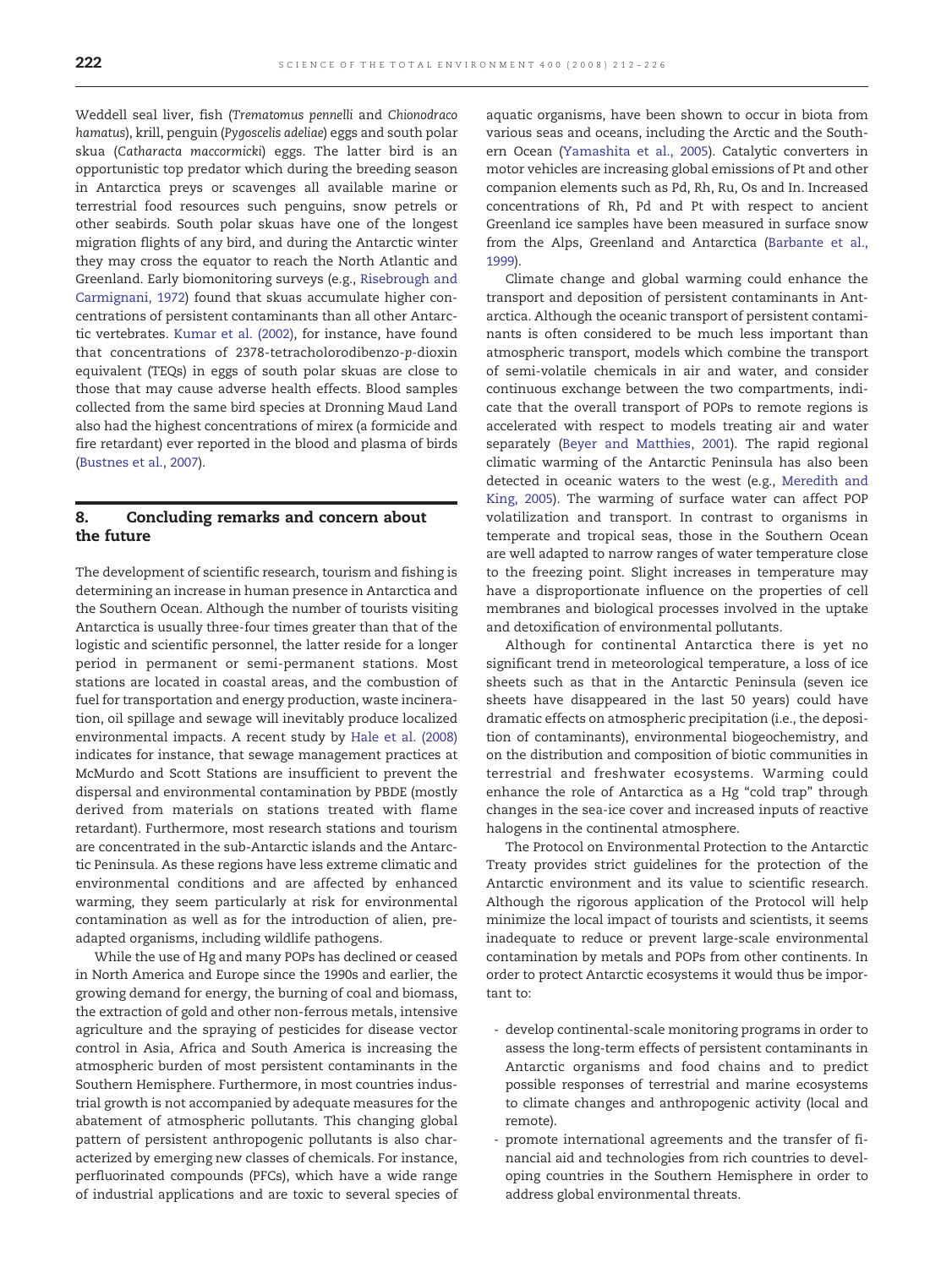#### <span id="page-11-0"></span>Acknowledgements

This work was financed by the Italian National Program for Antarctic Research (PNRA); it is a contribution to the EBESA (IPY Project n° 452) and to the SCAR-EBA Program.

#### REFERENCES

Aislabie J, Balks M, Astori N, Stevenson G, Symons R. Polycyclic aromatic hydrocarbons in fuel-oil contaminated soils, Antarctica. Chemosphere 1999;39:2201–7.

- Aislabie JM, Balks MR, Foght JM, Waterhouse EJ. Hydrocarbon spills on Antarctic soils: effects and management. Environ Sci Technol 2004;38:1265–74.
- Alleman LY, Curch TM, Ganguli P, Vèron AJ, Hamelin B, Flegal AR. Role of oceanic circulation on contaminant lead distribution in the South Atlantic. Deep-Sea Res 2001;48:2855–76.
- Aono S, Tanabe S, Fujise Y, Kato H, Tatsukawa R. Persistent organochlorines in minke whale (Balaenoptera acutorostrata) and their prey species from the Antarctic and the North Pacific. Environ Pollut 1997;98:81–9.
- Arimoto R, Nottingham AS,Webb J, Schloesslin CA, Davis D. Non-sea salt sulfate and other aerosol constituents at the South Pole during ISCAT. Geophys Res Lett 2001;28:3645–8.
- Arimoto R, Zeng T, Davis D, Wang Y, Khaing H, Nesbit C, et al. Concentrations and sources of aerosol and trace elements during ANTCI-2003. Atmos Environ 2008;42:2864–76.
- Bacci E, Calamari D, Gaggi C, Fanelli R, Focardi S, Morosini M. Chlorinated hydrocarbons in lichen and moss samples from the Antarctic Peninsula. Chemosphere 1986;15:747–54.
- Barbante C, Turetta C, Bellomi T, Gambaro A, Piazza R, Moret I, et al. Possible sources and origins of lead in present-day East Antarctic snow. Geogr Fis Din Quat 1997;20:199–202.
- Barbante C, Cozzi G, Capodaglio G, van de Velde K, Ferrari C, Veyssery A, et al. Determination of Rh, Pd, and Pt in polar and Alpine snow and ice by double-focusing ICP-MS with microcentric nebulization. Anal Chem 1999;71:4125–33.
- Bargagli R. Trace Elements in Terrestrial Plants. An Ecophysiological Approach to Biomonitoring and Biorecovery. Berlin: Springer; 1998. 324 pp.
- Bargagli R. Trace metals in Antarctic organisms and the development of circumpolar biomonitoring networks. Rev Environ Contam Toxicol 2001;171:53–110.
- Bargagli R. Antarctic Ecosystems: Environmental Contamination, Climate Change, and Human Impact. Berlin: Springer-Verlag; 2005. 394 pp.
- Bargagli R, Battisti E, Focardi S, Formichi P. Preliminary data on environmental distribution of mercury in northern Victoria Land, Antarctica. Antarct Sci 1993;5:3–8.
- Bargagli R, Brown DH, Nelli L. Metal biomonitoring with mosses: procedures for correcting for soil contamination. Environ Pollut 1995;89:169–75.
- Bargagli R, Nelli L, Ancora S, Focardi S. Elevated cadmium accumulation in marine organisms from Terra Nova Bay (Antarctica). Polar Biol 1996;16:513–20.
- Bargagli R, Monaci F, Sanchez-Hernandez JC, Cateni D. Biomagnification of mercury in an Antarctic marine coastal food web. Mar Ecol Prog Ser 1998a;169:65–76.
- Bargagli R, Sanchez-Henrnandez JC, Monaci F. Baseline concentrations of elements in the Antarctic macroclichen Umbilicaria decussata. Chemosphere 1998b;38:475–87.
- Bargagli R, Agnorelli C, Borghini F, Monaci F. Enhanced deposition and bioaccumulation of mercury in Antarctic terrestrial ecosystems facing a coastal polynya. Environ Sci Technol 2005;39:8150–5.
- Bergstrom DM, Convey P, Huiskes AHL. Trends in Antarctic Terrestrial and Limnetic Ecosystems. Dordrecht: Springer; 2006. 369 pp.
- Beyer A, Matthies M. Long-range transport potential of semivolatile organic chemicals in coupled air-water systems. Environ Sci Pollut Res 2001;8:173–9.
- Bidleman TF, Walla MD, Roura R, Carr E, Schmidt S. Organochlorine pesticides in the atmosphere of the Southern Ocean and Antarctica, January-March 1990. Mar Pollut Bull 1993;26:258–62.
- Birnbaum LS, Staskal DF. Brominated flame retardants: cause for concern? Environ Health Perspect 2004;12:9–17.
- Borghini F, Grimalt JO, Sanchez-Hernandez JC, Bargagli R. Organochlorine pollutants in soils and mosses from Victoria Land (Antarctica). Chemosphere 2005;58:271–8.
- Boutron CF, Wolff EW. Heavy metal and sulphur emissions to the atmosphere from human activities in Antarctica. Atmos Environ 1989;23:1669–75.
- Boyd PW, Watson A, Law CS, Abraham E, Trull T, Murdoch R, et al. A mesoscale phytoplankton bloom in the polar Southern Ocean stimulated by iron fertilization. Nature 2000;407:695–702.
- Braune B, Muir D, DeMarche B, Gamberg M, Poole K, Currie R, et al. Spatial and temporal trends of contaminants in Canadian Arctic freshwater and terrestrial ecosystems: a review. Sci Total Environ 1999;230:145–207.
- Braune BM, Outridge PM, Fisk AT, Muir DCG, Helm PA, Hobbs K, et al. Persistent organic pollutants and mercury in marine biota of the Canadian Arctic: An overview of spatial and temporal trends. Sci Total Environ 2005;351-352:4-56.
- Brownich DH, Parish TR. Meteorology of the Antarctic. In: Karoly DJ, Vincent DG, editors. Meteorology of the Southern Hemisphere. Meteorological Monographs Boston: American Meteorological Society; 1998. p. 175–200.
- Burgess JS, Kaup E. Some aspects of human impact on lakes in the Lansermann Hills, Princess Elizabeth Land, Eastern Antarctica. In: Lyons WB, Howard-Williams C, Hawes I, editors. Ecosystem Processes in Antarctic Ice-free Landscapes. Rotterdam: Balkema; 1997. p. 259–64.
- Bustamante P, Bocher P, Chérel Y, Miramand P, Caurant F. Distribution of trace elements in the tissues of benthic and pelagic fish from the Kerguelen Islands. Sci Total Environ 2003;313:25–39.
- Bustnes JO, Tveraa T, Varpe Ø, Henden JA, Skaare JU. Reproductive performance and organochlorine pollutants in an Antarctic marine top predators: the south polar skua. Environ Int 2007;33:911–8.
- Cameron RE. Pollution and conservation of the Antarctic terrestrial ecosystems. In: Parker, BC, editor. Conservation Problems in Antarctica. Lawrence: Allen Press; 1972. p. 267–305. Kansas.
- Chiarenzelli JR, Aspler LB, Ozarco DL, Hall GEM, Powis KB, Donaldson JA. Heavy metals in lichens, southern District of Keewatin, Northwest Territories, Canada. Chemosphere 1997;35:1329–41.
- Claridge GGC, Campbell IB, Powell HKJ, Amin ZH, Balks MR. Heavy metal contamination in some soils of the McMurdo region, Antarctica. Antarct Sci 1995;7:9–14.
- COMNAP-AEON. Summary and environmental monitoring activities in Antarctica. Council of Managers of National Antarctic Programs; 2001. Hobart, 43 pp.
- Conlan KE, Rau GH, McFeters GA, Kvitek RG. Influence of McMurdo Station sewage on Antarctic marine benthos: evidence from stable isotopes, bacteria, and biotic indices. In: Davison W, Howard-Williams C, Broady P, editors. Antarctic Ecosystems: Models for Wider Ecological Understanding. Christchurch: Caxton Press; 2000. p. 315–8.
- Corsolini S, Ademollo N, Romeo T, Olmastroni S, Focardi S. Persistent organic pollutants in some species of a Ross Sea pelagic trophic web. Antarct Sci 2003;15:95–104.
- Corsolini S, Covaci A, Ademollo N, Focardi S, Schepens P. Occurrence of organochlorine pesticides (OCPs) and their enantiometric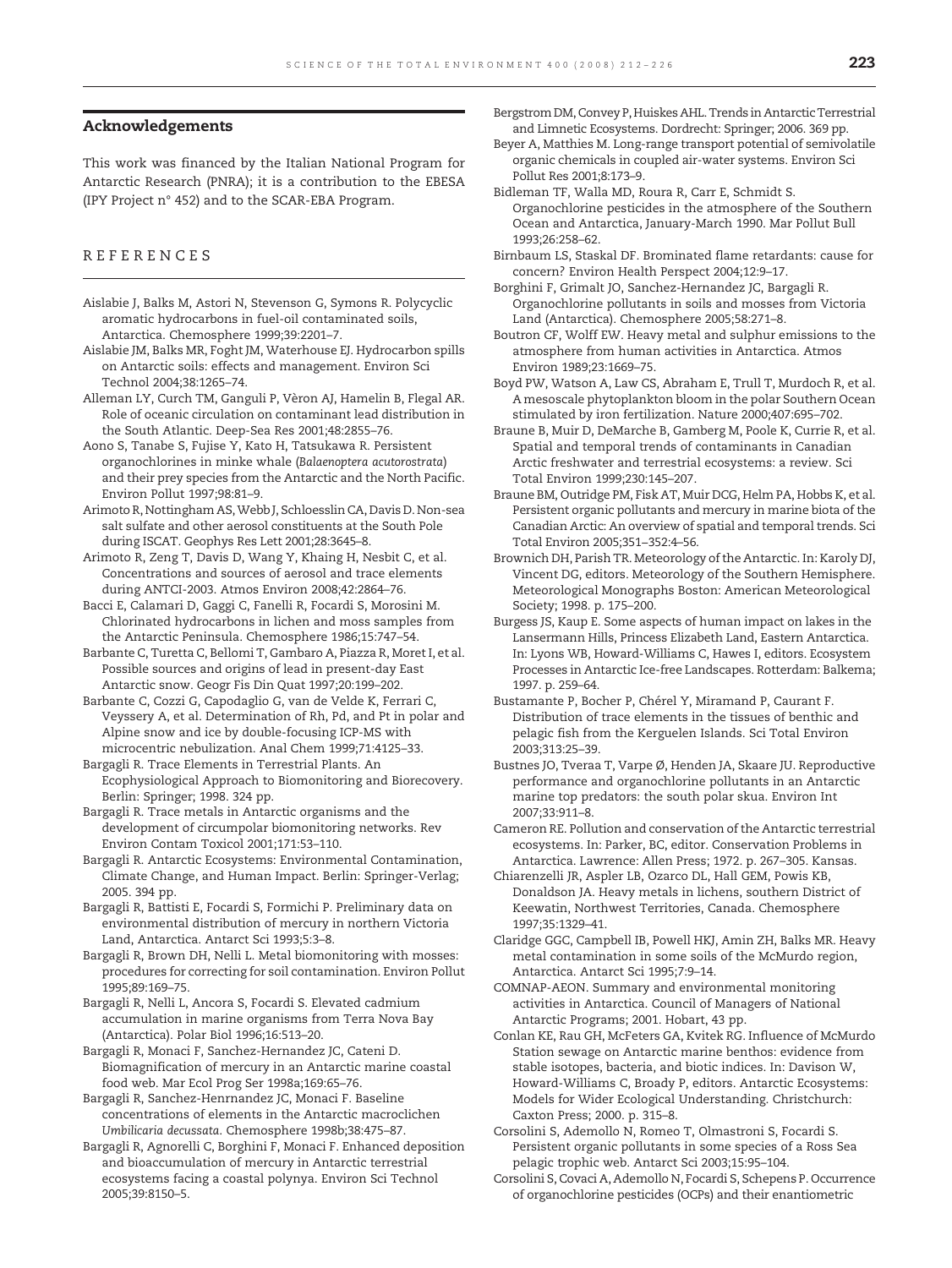<span id="page-12-0"></span>signature, and concentrations of polybrominated diphenyl ethers (PBDEs) in the Adélie penguin food web, Antarctica. Environ Pollut 2006;140:371–82.

- Corsolini S, Borghesi N, Schiamone A, Focardi S. Polybrominated dyphenil ethers, polychlorinated dibenzo-dioxins,-furans, and –biphenyls in three species of Antarctic penguins. Environ Sci Pollut Res 2007;4:421–9.
- Cripps GC, Shears JR. The fate in the marine environment of a minor diesel fuel spill from an Antarctic research station. Environ Monit Assess 1997;46:221–32.
- Croxall JP. The status and conservation of Antarctic seas and seabirds: a review. Environ Int 1987;13:55–70.
- Cunningham L, Raymond B, Snape I, Riddle MJ. Benthic diatom communities as indicators of anthropogenic metal contamination at Casey Station, Antarctica. J Paleolimnol 2005;33:499–513.
- Deprez PP, Arens M, Locher E. Identification and assessment of contaminated sites at Casey Station, Wilkes Land, Antarctica. Polar Rec 1999;35:299–316.
- Dietz R, Nørgaard J, Hansen JC. Have Arctic marine mammals adapted to high cadmium levels? Mar Pollut Bull 1998;36:490–2.
- Ebinghaus R, Kock HH, Temme C, Einax JW, Richter A, Burrows JP, et al. Antarctic springtime depletion of atmospheric mercury. Environ Sci Technol 2002;36:1238–44.
- Ellis-Evans JC. Microbial diversity and function in Antarctic freshwater ecosystems. Biodivers Conserv 1996;5:1395–431.
- El-Sayed SZ, Fryxell GA. Phytoplankton. In: Friedmann EI, editor. Antarctic Microbiology. New York: Wiley-Liss; 1994. p. 65–122.
- Focardi S, Gaggi C, Chemello G, Bacci E. Organochlorine residues in moss and lichen samples from two Antarctic areas. Polar Rec 1991;27:241–4.
- Forget G. Pesticides and the third world. J Toxicol Environ Health 1991;32:11–31.
- Frenot Y, Chown SL, Whinam J, Selkirk PM, Convey P, Skotnicki M, et al. Biological invasions in the Antarctic: extent, impacts and implications. Biol Rev 2005;80:45–72.
- Fuoco R, Ceccarini A. Polychlorobiphenyls in Antarctic matrices. In: Caroli S, Cescon P, Walton DWH, editors. Environmental Contamination in Antarctica. A Challenge to Analytical Chemistry. Amsterdam: Elsevier; 2001. p. 237–73.
- Gabrielli P, Planchon FAM, Hong S, Lee KH, Do Hur S, Barbante C, et al. Trace elements in Vostok Antarctic ice during the last four climatic cycles. Earth Planet Sci 2005;234:249–59.
- Gambaro A, Manodori L, Zangrando R, Cincinelli A, Capodaglio G, Cescon P. Atmospheric PCB concentrations at Terra Nova Bay, Antarctica. Environ Sci Technol 2005;39:9406–11.
- Gamberg M, Braune B, Davey E, Elkin B, Hoekstra PF, Kennedy D, et al. Spatial and temporal trends of contaminants in terrestrial biota from the Canadian Arctic. Sci Total Environ 2005;351-352:148–64.
- Gasparon M, Burgess JS. Human impacts in Antarctica: trace element geochemistry of freshwater lakes in the Larsemann Hills, East Antarctica. Environ Geol 2000;39:963–76.
- Gasparon M, Matschullat J. Trace metals in Antarctic ecosystems: results from the Larsemann Hills, East Antarctica. Appl Geochem 2006;21:1593–612.
- Goerke H, Weber K, Bornemann H, Ramdohr S, Plötz J. Increasing levels and biomagnification of persistent pollutants (POPs) in Antarctic biota. Mar Pollut Bull 2004;48:295–302.
- Goldsworthy PM, Canning EA, RiddleMJ. Soil and water contamination in the Larsemann Hills, East Antarctica. Polar Rec 2003;39:319–37.
- Hale RC, Kim SL, Harvey E, La Guardia MJ, Mainor TM, Bush EO, et al. Antarctic research bases: local sources of polybrominated diphenyl ether (PBDE) flame retardants. Environ Sci Technol 2008;42:1452–7.
- Hansen CT, Nielsen CO, Dietz R, Hansen MM. Zinc, cadmium, mercury and selenium in minke whales, belugas and narwhals from west Greenland. Polar Biol 1990;10:529–39.
- HindellMA, Brothers N, Gales R.Mercury and cadmium concentrations in the tissues of three species of southern albatrosses. Polar Biol 1999;22:102–8.
- Honda K, Yamamoto Y, Hidaka H, Tatsukawa R. Heavy metal accumulation in Adélie penguin, Pygoscelis adeliae, and their variations with the reproductive process. Mem Natl Inst Polar Res 1986;40:443–53.
- Honda k, Yamamoto Y, Kato H, Tatsukawa R. Heavy metal accumulation and their recent changes in southern minke whale Balaenoptera acutorostrata. Arch Environ Contam Toxicol 1987;16:209–16.
- Hong S, Kang CY, Kang J. Lichen biomonitoring for the detection of local heavy metal pollution around King Sejong Station, King George Island, Antarctica. Korean J Polar Res 1999;10:17–24.
- Hughes KA, Ott S, Bölter M, Convey P. Colonisation processes. In: Bergstrom DM, Convey P, Huiskes AHL, editors. Trends in Antarctic Terrestrial and Limnetic Ecosystems. Dordrecht: Springer; 2006. p. 35–54.
- Hur SD, Cunde X, Hong S, Barbante C, Gabrielli P, Lee K, et al. Seasonal patterns of heavy metal deposition to the snow on Lambert Glacier basin, East Antarctica. Atmos Environ 2007;41:8567–78.
- Iwata H, Tanabe S, Sakai N, Nishimura A, Tatsukawa R. Geographical distribution of persistent organochlorines in air, water and sediments from Asia and Oceania, and their implications for global redistribution from lower latitudes. Environ Pollut 1994;85:15–33.
- Kahle J, Zauke GP. Trace metals in Antarctic copepods from the Weddell Sea (Antarctica). Chemosphere 2003;51:409–17.
- Kallenborn R, Oehme M, Wynn-Williams DD, Schiabach M, Harris J. Ambient air levels and atmospheric long-range transport of persistent organochlorines to Signy Island, Antarctica. Sci Total Environ 1998;220:167–80.
- Keil S, De Broyer C, Zauke GP. Significance of interspecific variability of accumulated trace metal concentrations in Antarctic benthic crustaceans. Int Rev Hydrobiol 2008;93:106–26.
- Kennicutt MC, Sweet ST, Fraser WR, Stockton WL, Cliver M. Grounding of the Bahia Paraiso at Arthur Harbor, Antarctica. I. Distribution and fate of oil spill related hydrocarbons. Environ Sci Technol 1991;25:509–18.
- Kennicutt MC, McDonald TJ, Denoux GJ, McDonald SJ. Hydrocarbon contamination on the Antarctic Peninsula. Arthur Harbour-subtidal sediments. Mar Pollut Bull 1992;24:499–506.
- Kennicutt MC, McDonald SJ, Sericano JL, Boothe P, Oliver J, Safe F, et al. Human contamination of the marine environment: Arthur Harbor and McMurdo Sound, Antarctica. Environ Sci Technol 1995;29:1279–87.
- Kim EY, Saeki K, Tanabe S, Tanaka H, Tatsukawa R. Specific accumulation of mercury and selenium in seabirds. Environ Pollut 1996;94:261–5.
- Koeman JH, Peters WHM, Koudstaal-Hol CHM, Tjioe PS, de Goeij JJM. Mercury-selenium correlations in marine mammals. Nature 1973;245:385–6.
- Koide M, Goldberg ED, Herron MM, Langway CC. Deposition history of artificial radionuclides in the Ross Ice Shelf, Antarctica. Earth Planet Sci Lett 1979;44:205–23.
- Kumar KS, Kannan K, Corsolini S, Evans T, Giesy JP, Nakanishi J, et al. Polychlorinated dibenzo-p-dioxins, dibenzofurans and polychlorinated biphenyls in polar bear, penguin and south polar skua. Environ Pollut 2002;119:151–61.
- Lenihan HS, Oliver JS. Anthropogenic and natural disturbance to main benthic communities in Antarctica. Ecol Appl 1995;5:311–26.
- Lindberg SE, Brooks S, Lin CJ, Scott KJ, Landis MS, Stevens RK, et al. Dynamic oxidation of gaseous mercury in the Arctic troposphere at polar sunrise. Environ Sci Technol 2002;36:1245–56.
- Lock JW, Thompson DR, Furness RW, Bartle JA. Metal concentrations in seabirds of the New Zealand region. Environ Pollut 1992;75:289–300.
- Macdonald RW, Barrie LA, Bidleman Tf, Diamond ML, Gregor DJ, Semkin RG, et al. Contaminants in the Canadian Arctic: 5 years of progress in understanding sources, occurrence and pathways. Sci Total Environ 2000;254:93–234.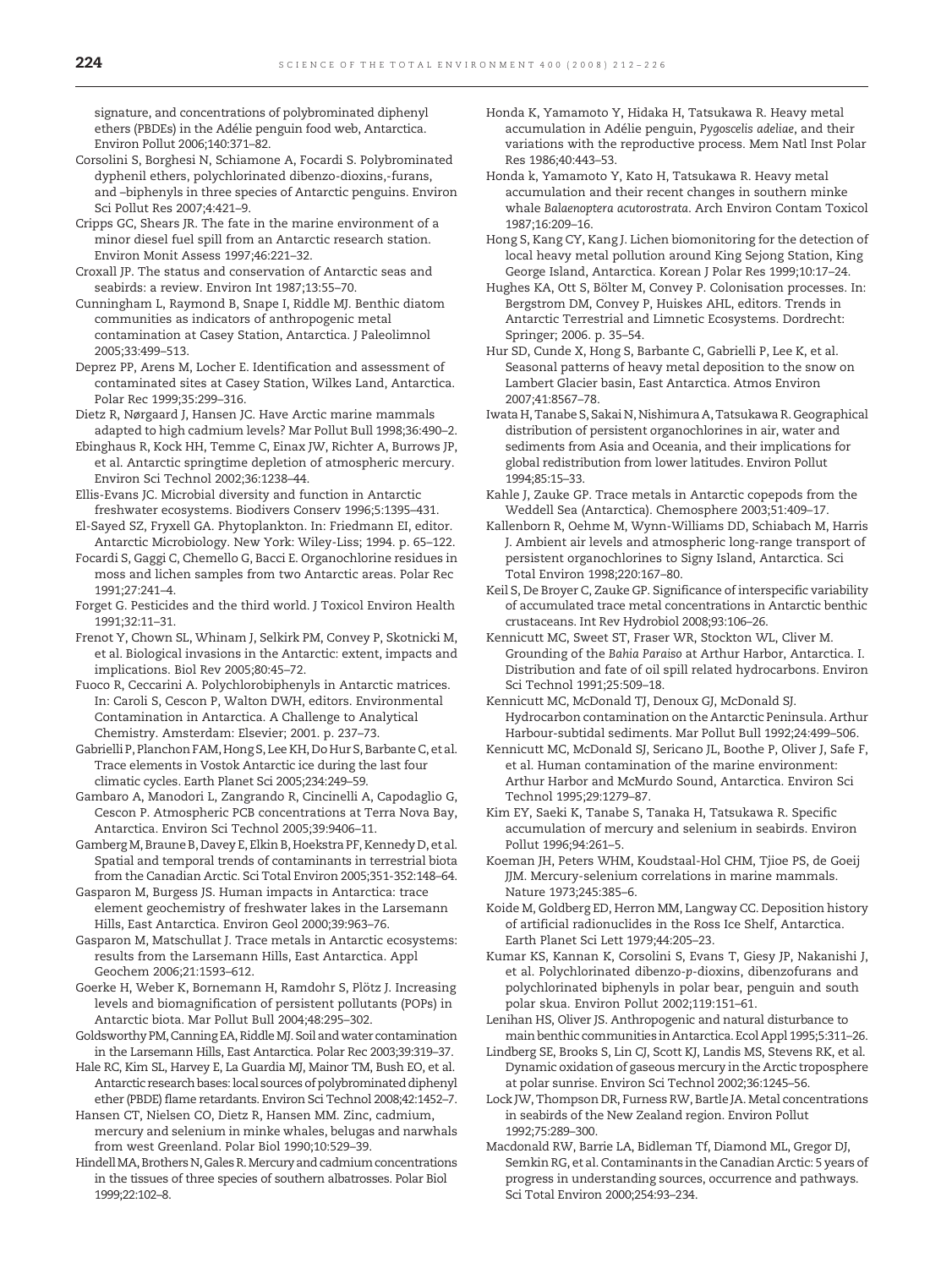- <span id="page-13-0"></span>Mazzera DM, Hayes T, Lowenthal DH, Zielinska B. Quantification of polycyclic aromatic hydrocarbons in soil at McMurdo Station, Antarctica. Sci Total Environ 1999;229:65–71.
- McClurg TP. Trace metals and chlorinated hydrocarbons in Ross seals from Antarctica. Mar Pollut Bull 1984;15:384–9.
- McDonald SJ, Kennicutt MC, Brooks JM. Evidence of Polycyclic Aromatic Hydrocarbons (PAH) exposure in fish from the Antarctic Peninsula. Mar Pollut Bull 1992;25:313–7.
- Meredith MP, King JC. Rapid climate change in the ocean west of the Antarctic Peninsula during the second half of the 20th century. Geophys Res Lett 2005;32:L19604. doi:10.1029/2005GL024042.
- Mishra VK, Kim KH, Hong S, Lee K. Aerosol composition and its sources at the King Sejong Station, Antarctic Peninsula. Atmos Environ 2004;38:4069–84.
- Montone RC, Taniguchi S,Weber RR. PCBs in the atmosphere of King George Island, Antarctica. Sci Total Environ 2003;308:167–73.
- Murozumi M, Chow TJ, Patterson C. Chemical concentrations of pollutant lead aerosols, terrestrial dust and sea salt in Greenland and Antarctic snow strata. Geochim Cosmochim Acta 1969;33:1247–94.
- Negri A, Burns K, Boyle S, Brinkman D, Webster N. Contamination in sediments, bivalves and sponges of McMurdo Sound, Antarctica. Environ Pollut 2006;143:456–67.
- Ngabe B, Bidleman TF. Occurrence and vapor particle partitioning of heavy organic compounds in ambient air in Brazaville, Congo. Environ Pollut 1992;76:147–56.
- Ockenden W, Lohmann R, Shears JR, Jones KC. The significance of PCBs in the atmosphere of the Southern Hemisphere. Environ Sci Pollut Res 2001;8:189–94.
- Olech M, Kwiatek WM, Dutkiewicz EM. Lead pollution in the Antarctic regions. X-ray Spectrom 1998;27:232–5.
- Oostdam van J, Gilman A, Dewailly E, Usher P, Wheatley B, Kuhnlein H, et al. Human health implications of environmental contaminants in Arctic Canada: a review. Sci Total Environ 1999;230:1–82.
- O'Shea TJ, Brownell RL. Organochlorine and metal contaminants in baleen whales: a review and evaluation of conservation implications. Sci Total Environ 1994;14:179–200.
- Pacyna JM, Pacyna EG. An assessment of global and regional emissions of trace metals to the atmosphere from anthropogenic sources worldwide. Environ Rev 2001;9:269–98.
- Palmer Locarnini SJ, Presley BJ. Trace element concentrations in Antarctic krill, Euphausia superba. Polar Biol 1995;15:283–8.
- Planchon FAM, Boutron CF, Barbante C, Cozzi G, Gaspari V, Wolff EW, et al. Changes in heavy metals in Antarctic snow from Coats Land since mid-19th to the late-20th century. Earth Planet Sci Lett 2002;200:207–22.
- Poblet A, Andrade S, Scagliola M, Vodopivez C, Curtosi A, Pucci A, et al. The use of epilithic Antarctic lichens (Usnea aurantiacoatra and U. antarctica) to determine deposition patterns of heavy metals in the Shetland Islands, Antarctica. Sci Total Environ 1997;207:187–94.
- Risebrough RW, Carmignani GM. Chlorinated hydrocarbons in Antarctic birds. In: Parker BC, editor. Conservation Problems in Antarctica. Lawrence: Allen Press; 1972. p. 63–80. Kansas.
- Risebrough RW, Walker HW, Schmidt TT, de Lappe BW, Connors CW. Transfer of chlorinated biphenyls to Antarctica. Nature 1976;264:738–9.
- Risebrough RW, De Lappe BW, Younghans-Haug C. PCB and PCT contamination in Winter Quarters Bay, Antarctica. Mar Pollut Bull 1990;21:523–9.
- Rothlisberger R, Mulvaney R, Wolff EW, Hutterly M, Biegler M, Sommer S, et al. Dust and sea salt variability in central East Antarctica (Dome C) over the last 45 kyrs and its implications for southern high latitude climate. Geophys Res Lett 2002;29:1963–6.
- Runcie JW, Riddle MJ. Metal concentrations in macroalgae from East Antarctica. Mar Pollut Bull 2004;49:1109–26.
- Sañudo-Wilhelmy Sa, Olsen KA, Scelfo JM, Foster TD, Flegal AR. Trace metal distributions off the Antarctic Peninsula in the Weddell Sea. Mar Chem 2002;77:157–70.
- Santos IR, Silva-Filho EV, Schaefer CEGR, Albuquerque-Filho MR, Campos LS. Heavy metal contamination in coastal sediments and soils near the Brazilian Antarctic Station, King George Island. Mar Pollut Bull 2005;50:185–94.
- Schroeder WH, Anlauf KG, Barrie LA, Lu JY, Steffen A, Schneeberger DR, et al. Arctic springtime depletion of mercury. Nature 1998;394:331–2.
- Shaw GE. Antarctic aerosol: a review. Rev Geophys 1988;26:89–112.
- Six D, Fily M, Blarel L, Goloub P. First aerosol optical thickness measurements at Dome C (East Antarctica), summer season 2003-2004. Atmos Environ 2005;39:5041–50.
- Sladen WJL, Menzie CM, Reichel WL. DDT residues in Adelie penguins and a crabeater seal from Antarctica. Nature 1963;210:670–3.
- Sprovieri F, Pirrone N, Hedgecock IM, Landis MS, Stevens RK. Intensive atmospheric mercury measurements at Terra Nova Bay in Antarctica during November and December 2000. J Geophys Res 2002;107:4722-4429.
- Stark JS, Snape I, Riddle MJ. The effects of petroleum hydrocarbon and heavy metal contamination of marine sediments on recruitment on Antarctic soft-bottom assemblages: a field experimental investigation. J Exp Mar Biol Ecol 2003;283:21–50.
- Stark JS, Snape I, Riddle MJ. Abandoned Antarctic waste disposal sites: monitoring remediation outcomes and limitations at Casey Station. Ecol Manage Rest 2006;7:21–31.
- Stoeppler M, Brandt K. Comparative studies on trace metal levels in marine biota. II. Trace metal in krill, krill products and fish from the Antarctic Scotia Sea. Z Lebensm Unters Forsch 1979;169:95–8.
- Suttie ED, Wolff EW. The local deposition of heavy metal emissions from point sources in Antarctica. Atmos Environ 1993;27A:1833–41.
- Szefer P, Czarnowski W, Pempkowiak J, Holm E. Mercury and major essential elements in seals, penguins, and other representative fauna of the Antarctic. Arch Environ Contam Toxicol 1993;25:422–7.
- Szefer P, Szefer K, Pempkowiak J, Skwarzec B, Bojanowski R, Holm E. Distribution and co-associations of selected metals in seals of the Antarctic. Environ Pollut 1994;83:341–9.
- Talbot RW, Dibb JE, Scheuer EM, Blake DR, Blake NJ, Gregory Gl, et al. Influence of biomass combustion emissions on the distribution of acidic trace gases over southern Pacific basin during austral springtime. J Geophys Res 1999;104:5623–34.
- Tanabe S, Hidaka H, Tatsukawa R. PCBs and chlorinated biphenyls in Antarctic atmosphere and hydrosphere. Chemosphere 1983;12:277–88.
- Thompson AM, Pickering KE, McNamara DP, Schoeberl MR, Hudson RD, Kim JH, et al. Where did tropospheric ozone over southern Africa and the tropical Atlantic come from in October 1992? Insights from TOMS, GTE TRACE A and SAFARI 1992. J Geophys Res 1996;101:24251–78.
- Thompson DR, Furness RW. Comparison of the levels of total and organic mercury in seabird feathers. Mar Pollut Bull 1989;20:577–9.
- Thompson DR, Furness RW, Walsh PM. Historical changes in mercury concentrations in the marine environment of the north and north-east Atlantic Ocean as indicated by seabird feathers. J Appl Ecol 1992;29:79–84.
- Thompson BAW, Goldsworthy PM, Riddle MJ, Snape I, Stark JS. Contamination effects by a "conventional" and a "biodegradable" lubricant oil on infaunal recruitment to Antarctic sediments: a field experiment. J Exp Mar Biol Ecol 2007;340:213–26.
- Townsend AT, Snape I. Multiple Pb sources in marine sediments near the Australian Antarctic Station, Casey. Sci Total Environ 2008;389:466–74.
- UNEP. Question of Antarctica. State of the Environment in Antarctica. Geneva: Unite Nations Environmental Programme; 1996. Chemicals.
- UNEP. Regionally based assessment of persistent toxic substances – Antarctica regional report. Geneva: United Nations Environmental Programmme; 2002. Chemicals.